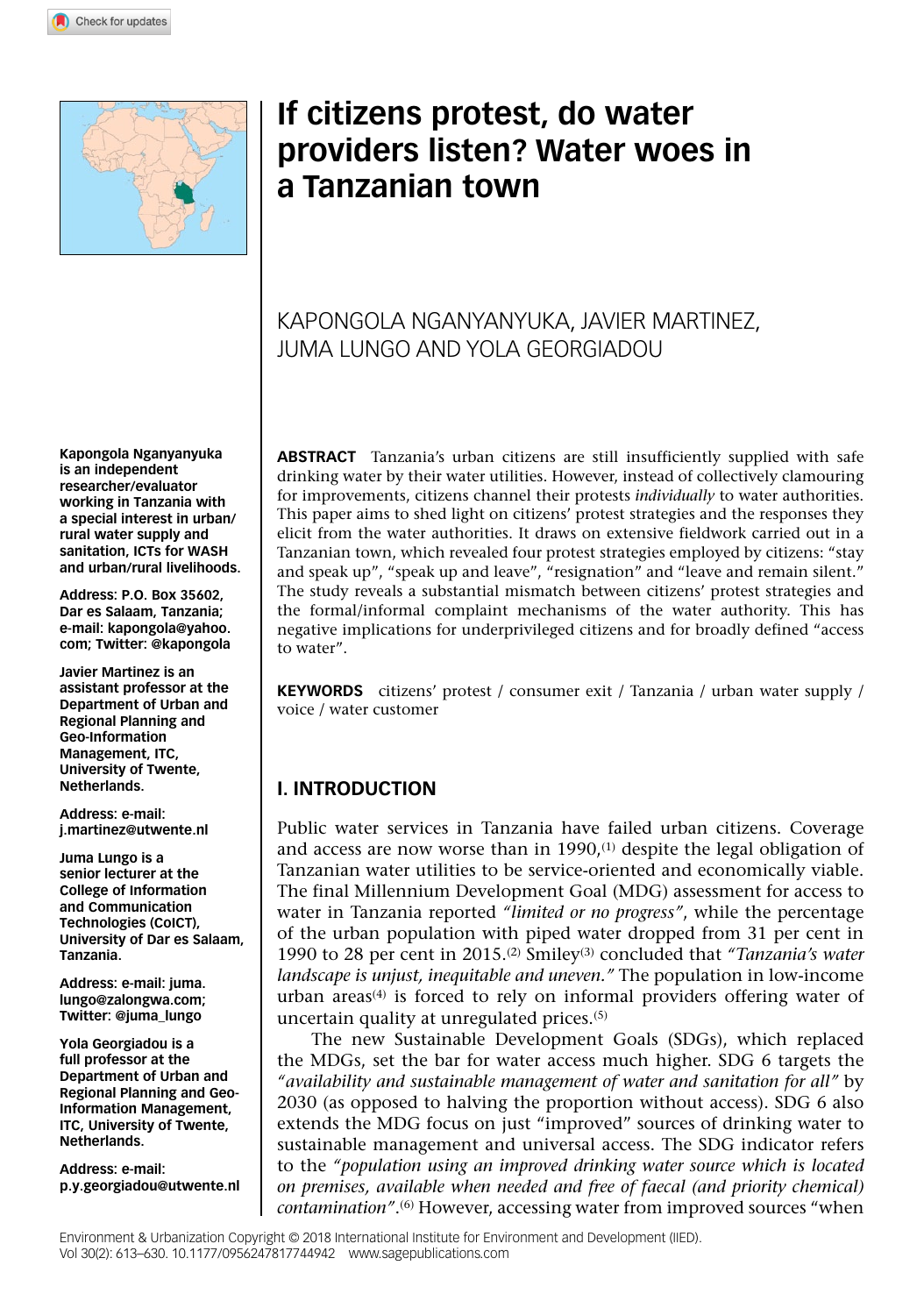needed" remains a challenge even for those with piped drinking water on the premises, given the realities of irregular service. Monitoring progress towards SDG 6 will also probably remain a challenge in low- and middleincome nations.(7)

Fundamental to complying with the principle of universality in water access is water authorities' capacity to listen and respond positively to all citizens, not just those who are better off. A better understanding of citizens' protest strategies could help in assessing the extent to which local water providers are listening and committed to improving access.

Studies in sub-Saharan Africa<sup>(8)</sup> documenting the interplay between government neglect and civilian protest<sup>(9)</sup> concentrate on macro and structural issues (e.g. neoliberal reforms). In Tanzania, the focus has also been on processes of urbanization, and on responses to poor water access in formal and informal settlements.<sup>(10)</sup> Studies across Tanzania have shown that collective protest as a response to declining service delivery is rare.<sup>(11)</sup> More recently, Hooper and Ortolano<sup>(12)</sup> found that in Dar es Salaam, slum dwellers' motivation to participate in urban social movements was especially low among renters. The authors argued that citizens with no opportunities to express discontent often ended up in "deep resignation". While these studies touch upon the behaviour of Tanzanian citizens in relation to deteriorating services, they do not address the effectiveness of individual citizens' protest strategies in their micro-level encounters with water officials. Unless we understand these micro-strategies and their effect on service improvement, we will not be able to amplify them with the information and communication technologies (ICTs) that the influential World Development Report $(13)$  and other publications  $(14)$  claim are important to further progress. ICTs do not work well when they bypass or undermine service providers, but are typically effective when they operate *through* them.(15) As Toyama(16) has argued, it is citizens' *"voice, not the technology, which is the primary cause of change"*.

Inspired by Hirschman's work on citizen responses to organizational shortcomings,(17) the study reported on in this paper asks: *"Which strategies do citizens use to protest the failure of urban water services and how do water providers respond?"* We focus on micro-level, face-to-face encounters between citizens as urban water consumers and front-line officials of the urban water authority (the fictionalized "MUWSA") in "Mashujaa", a Tanzanian town. The rest of the paper is organized as follows. Section II outlines the empirical context. Section III describes the theoretical approach and Section IV presents research methods. Results are presented in Sections V (customer perceptions) and VI (customer strategies), followed by discussion and conclusions in Section VII.

## **II. Empirical Context**

## **a. Mashujaa**

Mashujaa (a fictitious name)<sup>(18)</sup> is the capital and main commercial centre of one of the poorest districts in Tanzania. Half of its population of about 50,000 is under 15 years old, according to the 2012 national census. Apart from a few affluent citizens active in wildlife tourism, most citizens depend on petty commerce for their livelihood, or work for local government.

1. UNICEF/WHO (2015), *Progress on Sanitation and Drinking Water: 2015 Update and MDG Assessment*, UNICEF and World Health Organization.

2. See reference 1, page 75. As Satterthwaite shows, these figures understate the problem as the definition used to measure who uses drinking water sources on premises does not consider water quality (water that is safe to drink) or "sustainable access" (reliable water supply). Satterthwaite, D (2016), "Missing the Millennium Development Goal targets for water and sanitation in urban areas", *Environment and Urbanization* Vol 28, No 1, pages 99–118.

3. Smiley, S L (2016), "Water Availability and Reliability in Dar es Salaam, Tanzania", *The Journal of Development Studies* Vol 52, No 9, pages 1320–1334, page 1320.

4. It should be noted that aggregate statistics also hide the condition of the most marginalized and low-income communities. See Cheng, D (2013), "(In)visible urban water networks: the politics of non-payment in Manila's low-income communities", *Environment and Urbanization* Vol 25, No 1, pages 249–260.

5. Nganyanyuka, K, J Martinez, A Wesselink, J Lungo and Y Georgiadou (2014), "Accessing Water Services in Dar es Salaam: Are we counting what counts?", *Habitat International* Vol 44, pages 358–366.

6. The proposed version of February 2015 included *"and/ or regulated by a competent authority"*. United Nations (2016), *Goal 6: Ensure access to water and sanitation for all*, available at [http://www.un.org/](http://www.un.org/sustainabledevelopment/water-and-sanitation) [sustainabledevelopment/water](http://www.un.org/sustainabledevelopment/water-and-sanitation)[and-sanitation.](http://www.un.org/sustainabledevelopment/water-and-sanitation) Also see WHO-UNICEF (2015), *Methodological note: Proposed indicator framework for monitoring SDG targets on drinking water, sanitation, hygiene and wastewater*.

7. Low- and middle-income nations lack adequate data gathering systems to monitor provision for water. When policy mandates target underserviced areas, locational information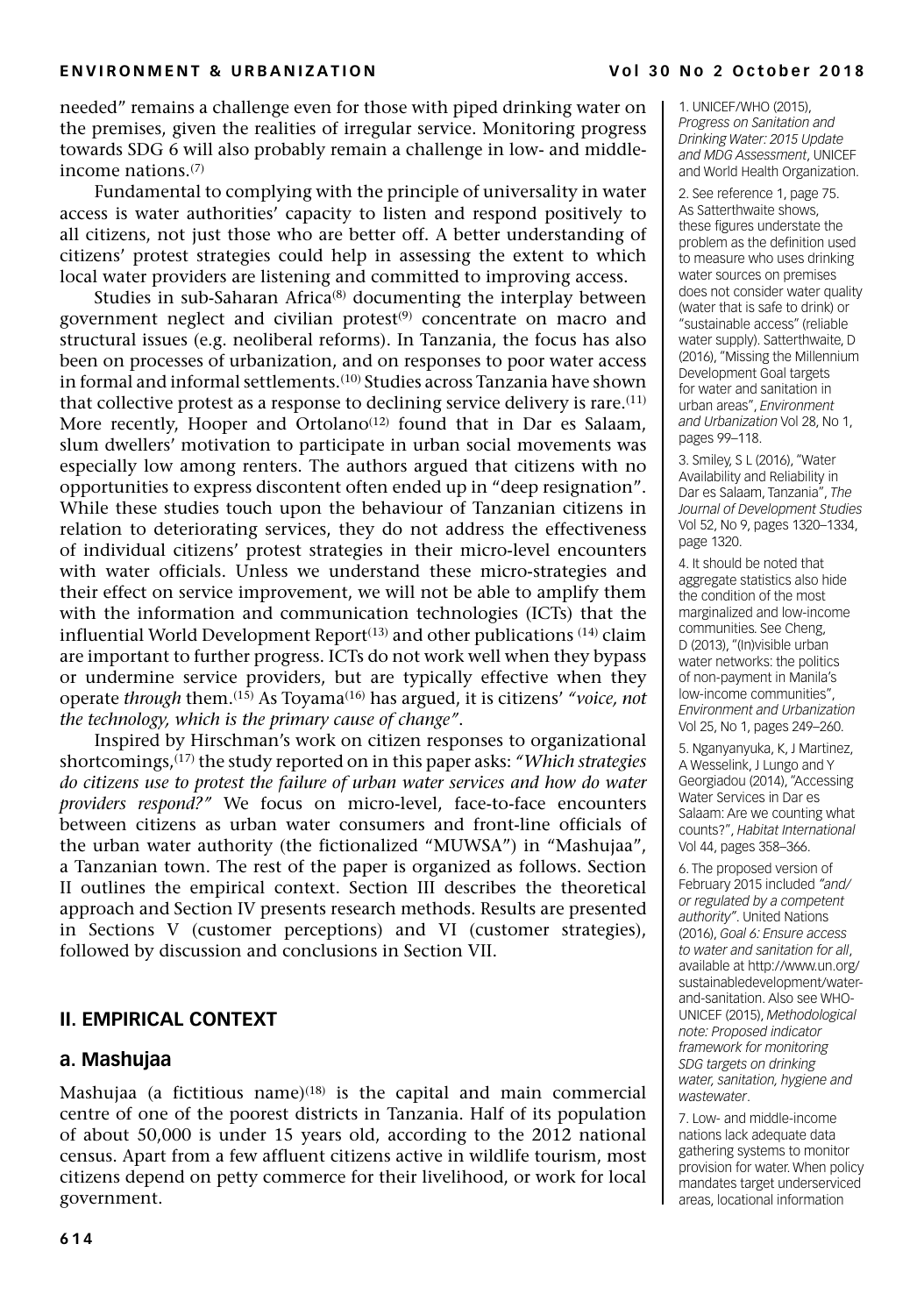on *"who has inadequate provision and where they live"* is more relevant than current aggregated indicators at national or city level. See Satterthwaite, D (2016), "Missing the Millennium Development Goal targets for water and sanitation in urban areas", *Environment and Urbanization* Vol 28, No 1, pages 99–118, page 115.

8. Furlong, K (2010), "Neoliberal Water Management: Trends, Limitations, Reformulations", *Environment and Society: Advances in Research* Vol 1, No 1, pages 46–75; also Marson, M and I Savin (2015), "Ensuring Sustainable Access to Drinking Water in Sub Saharan Africa: Conflict Between Financial and Social Objectives", *World Development* Vol 76, pages 26–39.

9. Gwebu, T D (2002), "Urban water scarcity management: civic vs. state response in Bulawayo", *Habitat International* Vol 26, No 3, pages 417–431; also Aubriot, J (2014), "Conflicts over water in South Africa: Inequalities, social mobilizations and the use of law", *Actes De La Recherche En Sciences Sociales* Vol 203, pages 136–146.

10. Kombe, W J (2005), "Land use dynamics in peri-urban areas and their implications on the urban growth and form: the case of Dar es Salaam, Tanzania", *Habitat International* Vol 29, pages 113–135; also Kombe, W J (2000), "Regularizing housing land development during the transition to marketled supply in Tanzania", *Habitat International* Vol 24, pages 167–184.

11. Hydén, G (1980), *Beyond Ujamaa in Tanzania: underdevelopment and an uncaptured peasantry, London*, University of California Press, Berkeley; also Hydén, G (1999), "Top-down democratization in Tanzania", *Journal of Democracy* Vol 10, No 4; and Kjellén, M (2006), *From Public Pipes to Private Hands: Water Access and Distribution in Dar Es Salaam, Tanzania*, Illustrated edition, Department of Human Geography, Stockholm University.

Mashujaa has three main residential areas: the town centre, the periphery and the outskirts. Only the first two are served with MUWSA's piped water, and thus relevant here. The town centre includes small markets and public services such as schools, health facilities, banks, a police post, old houses, and new hotels and tourist lodges. The periphery's dispersed houses are intermingled with small farms and bushland and MUWSA's headquarters.

# **b. MUWSA**

MUWSA became the official water provider in Mashujaa in response to Tanzania's decentralization policy<sup> $(19)$ </sup> and the National Water Policy of 2002 (NAWAPO),<sup>(20)</sup> which aimed to transform water utilities into efficient and financially sustainable service providers. The town's ageing piped water network, constructed in the early 1970s to last for 20 years, still serves a growing town population. In 2015, the water authority was serving only 30 per cent of the targeted population. National performance criteria require service to 100 per cent of the targeted population.<sup> $(21)$ </sup> But MUWSA's water supply suffers from low pressure, frequent supply interruptions due to power cuts, and poor water quality.

The raw water source, a nearby lake, is heavily polluted, and there are no water treatment facilities. High energy costs caused by worn-out infrastructure and the long distance to the water source mean monthly electricity pumping costs of four times the water sales revenue. The water transmission main from the water intake to the storage tanks has been vandalized, either for the valuable metal resources, or out of frustration over the chronic water supply issues. Seventy per cent of produced water is unaccounted for due to leakages and vandalism, and only one-third is billed to customers. MUWSA's operation and maintenance costs are largely paid by the district council through grants from the central government. Although the council pays 90 per cent of its electricity cost, MUWSA is highly indebted to its electricity suppliers.

The water authority manages about 1,000 domestic connections and serves an estimated 10,000 users. It supplies 40 institutions (including a district hospital) and 50 businesses, representing an additional 15,000 users. In 2009, the central government funded a project, now well behind schedule, to rehabilitate the water network. At the time of fieldwork (spring 2015), only the first phase of construction had been completed, and the high hopes of water customers were replaced by cynicism. In May 2015, the project was inaugurated although water was not yet flowing. Critics dubbed this strategy "buying votes" given that national presidential elections were scheduled for October 2015.

MUWSA reports on its performance monthly to the Ministry of Water, and each quarter to the Energy and Water Utilities Regulatory Authority (EWURA). In 2015, EWURA awarded the lowest performance category (E – unsatisfactory) to MUWSA, along with 22 of Tanzania's 69 urban water utilities.

# **c. MUWSA's water billing process**

About 40 percent of MUWSA's customers do not pay their bills. To increase revenues, MUWSA attempted to digitize billing and fee collection, but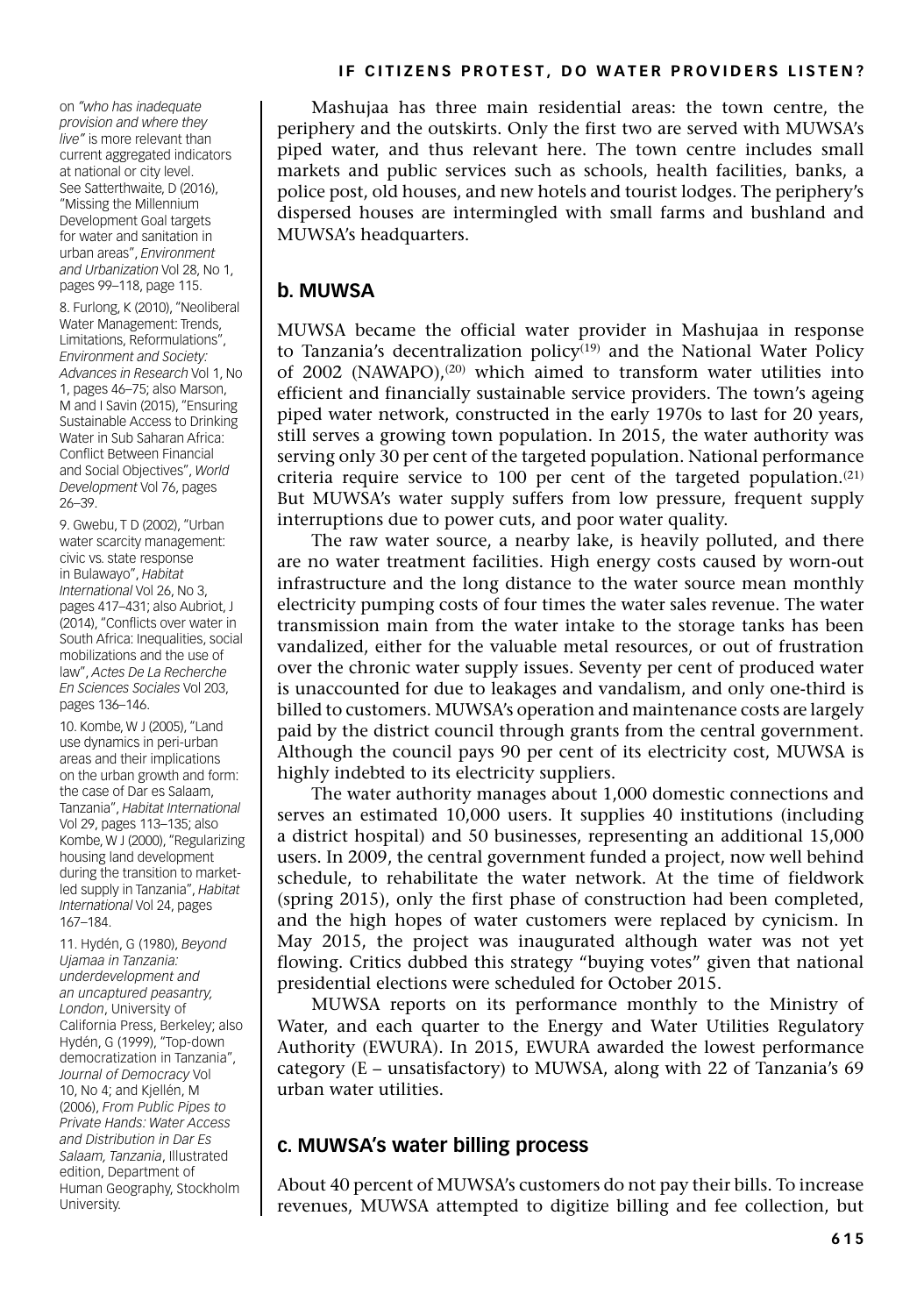could only secure funds to hire a student software developer, whose electronic system did not live up to expectations and was quickly abandoned. Bills and receipts are electronically printed, but billing is still conducted manually. Meter readers visit customers' homes monthly and record the readings in water meter books. At the office, readings are entered into a computer. The business manager prepares bills and prints a copy for the customer and one to file. Bill attendants and meter readers inspect bills for mistakes, and sort them for house-to-house distribution. A cashier collects fees from customers at MUWSA offices.

The process is hindered by poor records: customer names, account and meter numbers, addresses, water consumption and bill payment are all poorly recorded. Bill attendants distributing 100 bills a day have to memorize footpaths and local landmarks and confirm customer names.

The inspection and sorting of water bills are lengthy and laborious. Five officials read more than a thousand bills and ensure that the information printed corresponds to meter readings. Officials expect to see steady water consumption, except for months with known fluctuations in supply. They flag all suspect changes in consumption and speculate on causes: a customer selling water to neighbours,<sup>(22)</sup> or an error in reading the meter, recording the reading, or typing it into a computer. When technicians cannot agree, they ask the business manager for advice. The first author witnessed this exchange:

Bill attendant: *"This bill says the customer has used 86 units of water [1 unit = 1,000 litres]. Is it possible? This is too much even if he sells water."*

Business manager: *"Just write the bill as it is. This is your job. Do not speak on behalf of the customer. If there is something wrong, the customer should complain."*

# **d. MUWSA's formal customer complaint reporting mechanism**

MUWSA's Commercial and Customer Care Department maintains a paperbased customer complaint register. The business manager explained the challenges: *"to enable MUWSA to enhance customer satisfaction and retention, we need to ensure that customer complaints are received and registered, then*  routed to the appropriate department. And we need to be able to track the *resolution of customer complaints and give appropriate feedback to customers."*

The complaint register includes the customer's name and address, the date and description of the complaint, and the name of the official assigned to handle it. It includes columns for the date of complaint resolution, the handling official's signature and "remarks". An examination of 67 registered complaints showed the "remarks" column was empty in 88 per cent of cases. Nevertheless, some follow-up occurs informally, when a customer meets a water official face-to-face for other matters.

## **III. Theoretical Approach**

MUWSA's water infrastructure loses 70 per cent of produced water, making it at least twice as expensive as necessary. Customers are forced to pay for dilapidated, vandalized infrastructure and an overstaffed bureaucracy. This kind of organizational deterioration might be expected

12. Hooper, M and L Ortolano (2012), "Motivations for slum dweller social movement participation in urban Africa: a study of mobilization in Kurasini, Dar es Salaam", *Environment and Urbanization* Vol 24, No 1, pages 99–114.

13. World Bank (2003), *World Development Report 2004: Making Services Work for the Poor*, World Bank and Oxford University Press, Washington, DC.

14. World Bank (2016), *World Development Report 2016: Digital Dividends*, World Bank, Washington, DC. The UN sees ICTs as *"essential to achieve the 17 Sustainable Development Goals"*. See United Nations (2015), *ICTs for a Sustainable World*, available at [http://www.un.org/](http://www.un.org/sustainabledevelopment/blog/2015/10/icts-for-a-sustainable-world) [sustainabledevelopment/](http://www.un.org/sustainabledevelopment/blog/2015/10/icts-for-a-sustainable-world) [blog/2015/10/icts-for-a](http://www.un.org/sustainabledevelopment/blog/2015/10/icts-for-a-sustainable-world)[sustainable-world.](http://www.un.org/sustainabledevelopment/blog/2015/10/icts-for-a-sustainable-world)

15. Welle, K, J Williams and J Pearce (2016), "ICTs Help Citizens Voice Concerns over Water – Or Do They?", *IDS Bulletin*, Vol 47, No 1, pages 41–51; also Fung, A (2011), "Why technology hasn't revolutionized politics", 3 March, Stanford Center on Democracy, Development, and the Rule of Law, available at [http://](http://cddrl.fsi.stanford.edu/news/fung_on_why_technology_hasnt_revolutionized_politics_20110303) [cddrl.fsi.stanford.edu/news/](http://cddrl.fsi.stanford.edu/news/fung_on_why_technology_hasnt_revolutionized_politics_20110303) [fung\\_on\\_why\\_technology\\_](http://cddrl.fsi.stanford.edu/news/fung_on_why_technology_hasnt_revolutionized_politics_20110303) hasnt\_revolutionized [politics\\_20110303.](http://cddrl.fsi.stanford.edu/news/fung_on_why_technology_hasnt_revolutionized_politics_20110303)

16. Toyama, K (2016), "Global computing: Internet and inequality", *Communications of the ACM April 2016* Vol 59, No 4, pages 28–30, page 30.

17. Hirschman, A O (1970), *Exit, voice, and loyalty: responses to decline in firms, organizations, and states*, Harvard University Press, Cambridge, MA.

18. Our experiences in the case study, and in the country in general, call for anonymization of our data sources, particularly government staff, to protect them from inconveniences resulting from the information we have shared in this paper.

19. Venugopal, V and S Yilmaz (2010), "Decentralization in Tanzania: An assessment of local government discretion and accountability",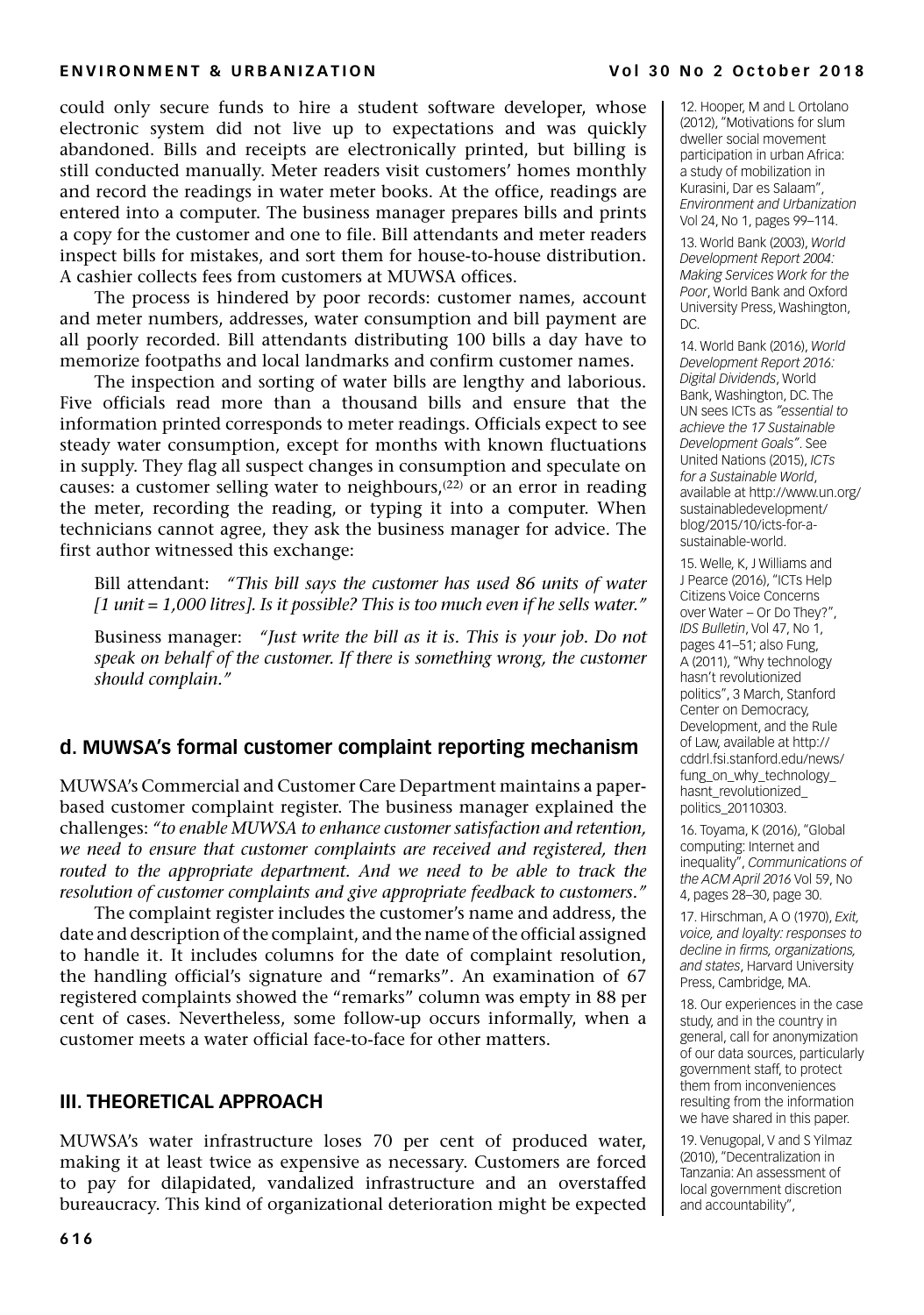*Public Administration and Development* Vol 30, No 3, pages 215–231.

20. United Republic of Tanzania (2002), *National Water Policy*, Dar es Salaam.

21. EWURA (2016), *Water Utilities Performance Review Report for the Fiscal Year 2015/2016*, Energy and Water Utilities Regulatory Authority, Dar es Salaam.

22. MUWSA discourages its customers from selling water to their neighbours by charging them a higher water tariff compared to a normal domestic water connection. While we did not observe MUWSA customers selling water to neighbours or MUWSA officials charging fines, both MUWSA officials and water customers reported such practices.

23. See reference 17.

24. Young, D R (1974), "Exit and voice in the organization of public services", *Social Science Information* Vol 13, No 3, pages 49–65.

25. Paul, S (1991), "Accountability in public services: exit, voice and capture", WPS 614, World Bank, Washington, DC; also Paul, S (1992), "Accountability in public services: Exit, voice and control", *World Development* Vol 20, No 7, pages 1047–1060.

26. See reference 17 (as cited in Barry, B (1974), "Review Article: 'Exit, Voice, and Loyalty'", *British Journal of Political Science* Vol 4, pages 79–107).

27. See reference 17 (as cited in Keeley, M and J W Graham (1991), "Exit, voice, and ethics", *Journal of Business Ethics* Vol 10, No 5, pages 349–355).

to trigger a response from customers. Hirschman, in his seminal treatise *Exit, voice and loyalty*,<sup>(23)</sup> suggested that customers of a service or product have two possible reactions towards a decline in quality: exit and voice. A dissatisfied customer is said to have exited a service when he/she stops buying a product or paying for a service, and to have exercised voice when he/she complains about the quality of a service, anticipating a constructive response from the provider.

Young<sup>(24)</sup> argued that voice is more efficient than exit when: (i) the service provider is a monopoly; (ii) the public services are not differentiated (as in this case: poor and economically stable customers pay the same price for water from the piped scheme) and those with weak voice gain from the vocal few; and (iii) the service is ill defined and therefore difficult to evaluate. Paul<sup>(25)</sup> argued that several factors inhibit voice: (i) informational asymmetries, e.g. service providers possess information not available to the public; (ii) the government's ability to restrict the public's access to information; (iii) legal and institutional barriers, e.g. some user groups are not recognized and are denied the right to sue public service providers; and (iv) social barriers (lack of income and education) that limit the ability to use voice.

Voice is an information-rich form of preference expression, rewarding in its own right and scalable from domain to domain. A citizen's acquired skill in exercising voice regarding water services can be applied to other services as well. Hirschman argues that exit and voice are not mutually exclusive; $(26)$  they can be combined in multiple ways that can vary in intensity and form.<sup>(27)</sup> It is precisely these multiple voice–exit combinations (protest strategies) that we set out to capture using the four cells along the EXIT and VOICE axes in Figure 1.

# **IV. Methods**

Data collection methods in this research included a review of MUWSA's records; in-depth interviews with customers and MUWSA officials; observation of interactions between customers and officials, both at customers' homes and at the MUWSA office; and the use of video and audio recordings of conversations from the previous year.

*Records*: Records reviewed included registers of customers, meter reading, bill payment and customer complaints from 2011 to 2014; a customer care manual (labelled as a draft); 2013 annual progress report (particularly regarding customer complaint management); and newspaper excerpts on the new water project.

*Interviews*: Interview participants included eight MUWSA officials purposively selected to reflect their roles: managing director, business manager, cashier, technical manager, two water technicians, and two water meter readers. Twelve piped water customers were also selected purposefully and opportunistically to reflect a range of characteristics relevant to the study (Table 1); these were interviewed by the first author at their homes for 30 to 45 minutes. The first author met eight customers at their homes by accompanying water technicians while distributing water bills. Five participants (C01, C02, C08, C09 and C10) agreed to participate and were interviewed during a separate visit. Four participants were recruited through snowballing (identifying other houses with MUWSA water connections): C02 referred C03 and C04, while C10 referred C11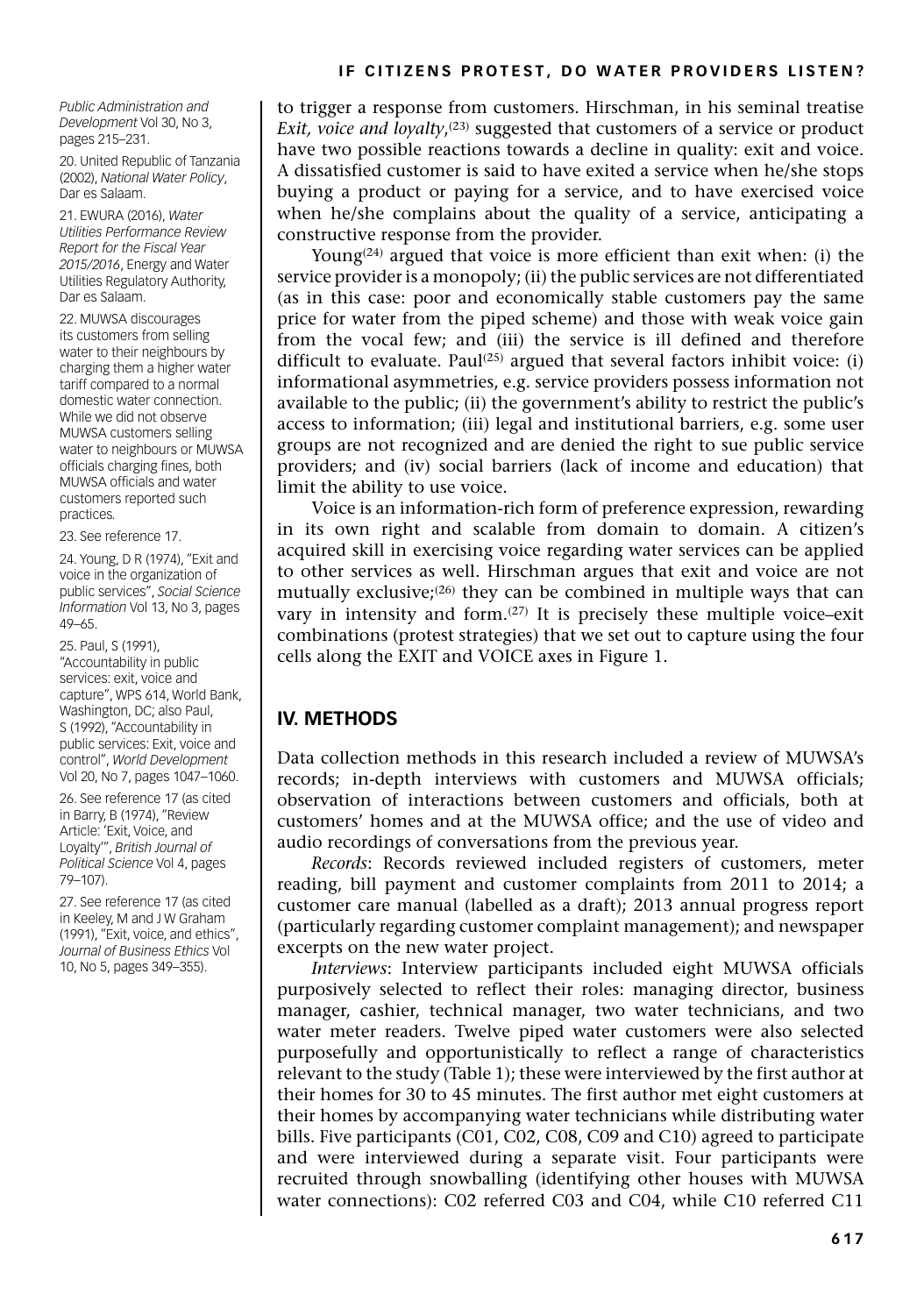

and C12. Respondents C03 and C06 lived close to the first author's hotel and were recruited following informal interactions. The participants did not include the few affluent citizens who have their own improved water sources (wells) and are not MUWSA customers.

*Observations*: In addition to interviewing participants, the first author observed interactions between water technicians and eight customers at their homes as well as with two customers and officials at the office. Also observed were interactions between staff members at the office.

*Secret video and audio recordings*: Officials also gave us access to an unusual dataset – 11 video and audio files of conversations between water technicians and customers at customers' houses, 5–10 minutes long, and recorded secretly with mobile phones in the previous year. We cannot confirm the socioeconomic status of these secretly interviewed water customers. However, the use of the English language by some of these customers indicates – most likely – that they have better education and are more privileged than average, while others' complaints about having to spend a whole day walking long distances to distant water sources probably indicate less privileged customers. The dataset offered a unique opportunity to analyse genuine, disintermediated citizen voices in their interactions with water technicians at their homes. MUWSA officials resorted to this strategy to find out why customers were not paying water bills and to confirm whether fee collectors' claims ("customers do not pay us") were true. Collectors retain 10 per cent of collected fees, a coveted source of extra income. Officials suspected that some kept all of the collected money, depriving MUWSA of a significant increase in revenue.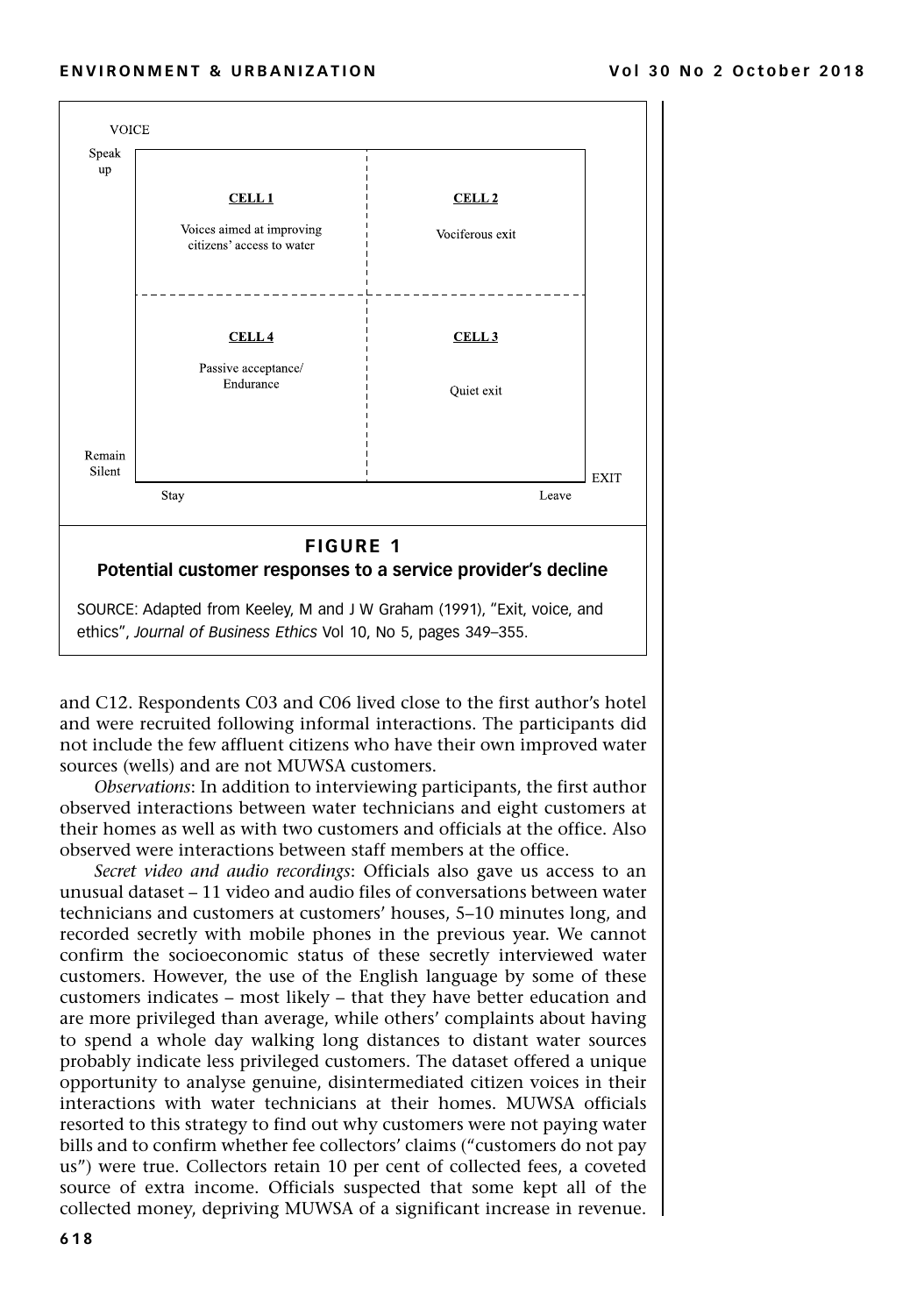| <b>TABLE 1</b><br><b>Participant customers</b> |        |           |                               |                                       |                                                                                                                     |
|------------------------------------------------|--------|-----------|-------------------------------|---------------------------------------|---------------------------------------------------------------------------------------------------------------------|
| ID                                             | Gender | Location  | Economic status               | Profile                               | Connection to MUWSA official                                                                                        |
| CO <sub>1</sub>                                | F      | Periphery | Economically<br>disadvantaged | Stay-at-home wife                     | Occasionally fetches water together<br>with the wife of a MUWSA staff<br>member (from informal sources of<br>water) |
| CO <sub>2</sub>                                | F      | Periphery | Economically<br>disadvantaged | Stay-at-home wife                     | None                                                                                                                |
| CO <sub>3</sub>                                | M      | Periphery | Economically<br>disadvantaged | Retired government<br>officer         | None                                                                                                                |
| CO <sub>4</sub>                                | F      | Periphery | Economically<br>stable        | Stay-at-home wife                     | Well connected (wife of a MUWSA<br>staff member)                                                                    |
| CO <sub>5</sub>                                | M      | Periphery | Economically<br>disadvantaged | Petty trader                          | None                                                                                                                |
| C <sub>06</sub>                                | F      | Centre    | Economically<br>disadvantaged | Farmer/petty trader                   | None                                                                                                                |
| C <sub>07</sub>                                | F      | Centre    | Economically<br>disadvantaged | Primary school<br>teacher             | Well connected                                                                                                      |
| C <sub>08</sub>                                | M      | Centre    | Economically<br>stable        | <b>Businessman</b>                    | None                                                                                                                |
| C <sub>09</sub>                                | F      | Centre    | Economically<br>disadvantaged | Primary school<br>teacher             | None                                                                                                                |
| C <sub>10</sub>                                | F      | Centre    | Economically<br>disadvantaged | <b>Nurse</b>                          | Well connected (once was a<br>neighbour to a MUWSA staff member)                                                    |
| C <sub>11</sub>                                | M      | Centre    | Economically<br>stable        | Retired police<br>officer/businessman | Well connected                                                                                                      |
| C12                                            | F      | Centre    | Economically<br>disadvantaged | Stay-at-home wife                     | None                                                                                                                |

## NOTES:

Economically disadvantaged customers are those who reported not having a reliable source of income, or those with very low income such that they cannot provide for basic needs. Economically stable customers are those who reported having reliable sources of income, often more than one income source.

> Because this dataset was collected by the water authority without the consent of water users, we anonymized the town to protect the privacy of informants. All interviews and citizens' conversations with water technicians were transcribed from fieldnotes and video and audio files, then translated to English from Swahili. The transcripts were read line-byline and free (open) codes were assigned to excerpts for analysis.

# **V. Customers' Perceptions of Water Services**

Customers expressed discontent with MUWSA services on all dimensions of water access including quantity, quality, availability, safety, affordability and convenience. Customers also expressed their dissatisfaction with the behaviour of MUWSA officials, citing examples of hostility, harassment and indifference. Almost all customers were unhappy about the quantity of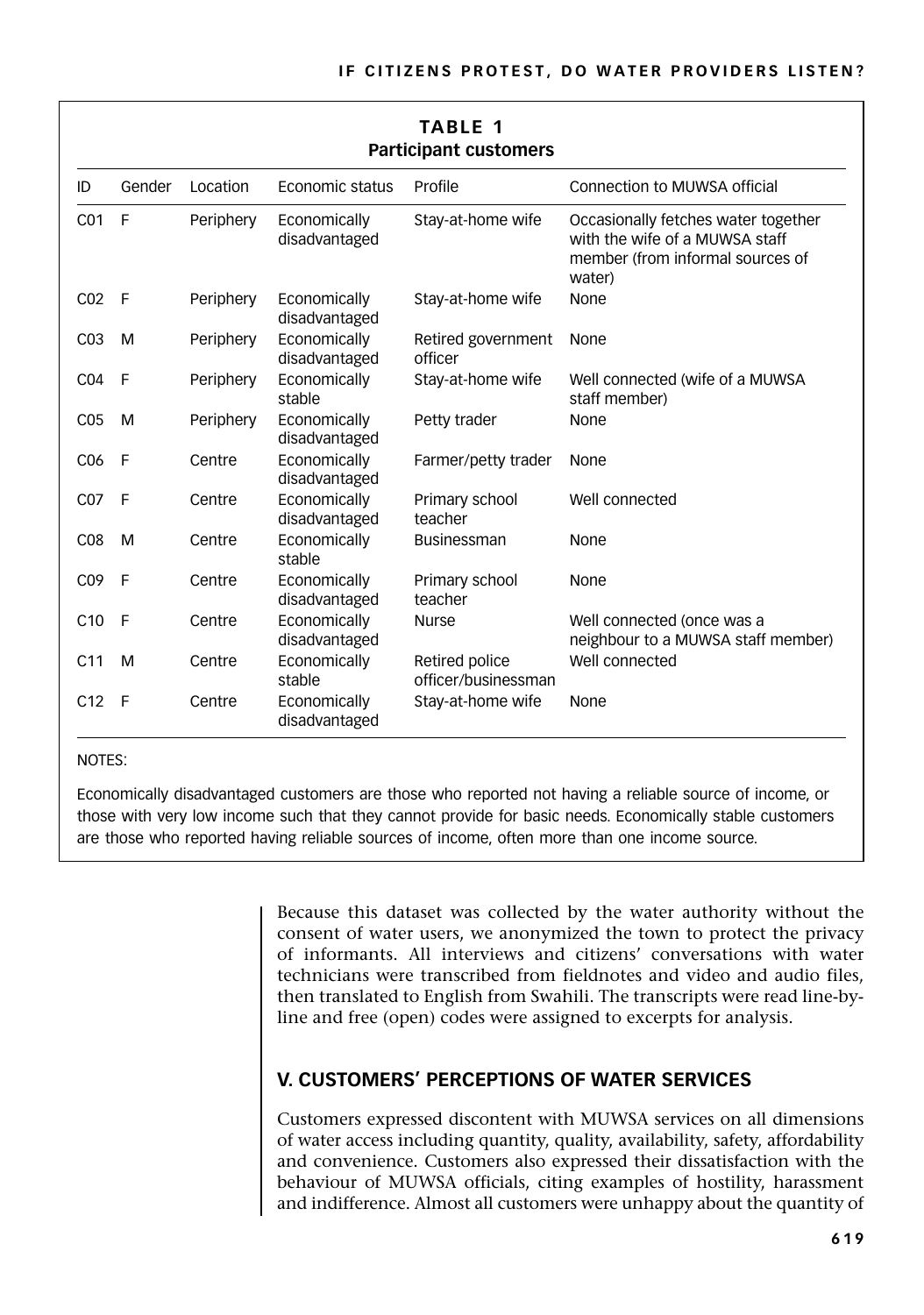water they received, given the crumbling state of the water infrastructure. According to Customer 5, a petty trader living in the periphery, *"I only got 2.4 units for the whole month. How do you expect us to live? I have a family of six people. They drink, they eat, they wash, they shower […] I have chickens that also have to drink water. Now tell me, you need me to buy water from private vendors while I have a water connection here. Is this pipe for ornamental purposes?"*

Customer 10 was more accommodating: *"they [MUWSA] should give us water at least once per week. This is the dry season and the sun is very hard on us. We shall use tap water for drinking and cooking. For […] toilets, we can get water from the ponds."* A primary school teacher (C07) expressed her discontent with the time of collection. *"My husband has to wake up at night to accompany me to fetch water. I am a very lucky woman, not many men from our tribe can do that."* (In her tribe, water collection is often regarded a role for women only.) Customer 12 also complained about the time of collection for water: *"we are searching for water at night as if we are witches"*.

Customer 4 complained about the inconvenience of long walks to alternative water sources and her humiliation around neighbours and friends: *"today I planned to go to school [there is a deep well near a school] to wash my clothes. There is no water closer to here. And when I am there they always laugh at me that MUWSA offices are just next to my house but I walk several kilometres searching for water."*

Water customers say they can afford to pay for MUWSA water services, but feel that the water authority is dishonest. "*We have not had water for more than two months now. They [MUWSA] failed to pay the electricity bill for the pump house. They are big thieves*", said Customer 6 in an interview. In Tanzania, urban residents who cannot afford the piped network often buy water from their neighbours. MUWSA prohibits this practice, however, affecting the affordability of water for customers. *"Most of our neighbours don't sell water because they fear that they will be fined by the water authority"* (C09, interview).

Location can somewhat affect the quality of MUWSA water services. In an interview Customer 3 complained, for instance, that their taps get less water than a neighbouring street whose *"distribution pipe also goes to the district commissioner and the district hospital".* Moreover, as noted by MUWSA's managing director, customers in the outskirts no longer had access to water, after the pipes were uprooted to benefit customers in the centre of the town: *"The [water authority] depended on government grants. When these were not forthcoming the district had no money for repairs. [Officials] would […] uproot pipes sending water to villages and use them as spare parts downtown."*

Otherwise, water problems are almost the same throughout the town.

## **VI. Customer Strategies in Reponse to Poor and Declining Water Services**

## **a. Formally reporting problems to the office**

Customers lodge complaints through letters, telephone calls, emails and personal visits. The water authority lacks a dedicated phone line for customer complaints, but given the small size of the town, customers know the mobile phone numbers of officials. Officials also call customers for billing and water fee collection as an alternative to using their physical addresses, and complaints are lodged then.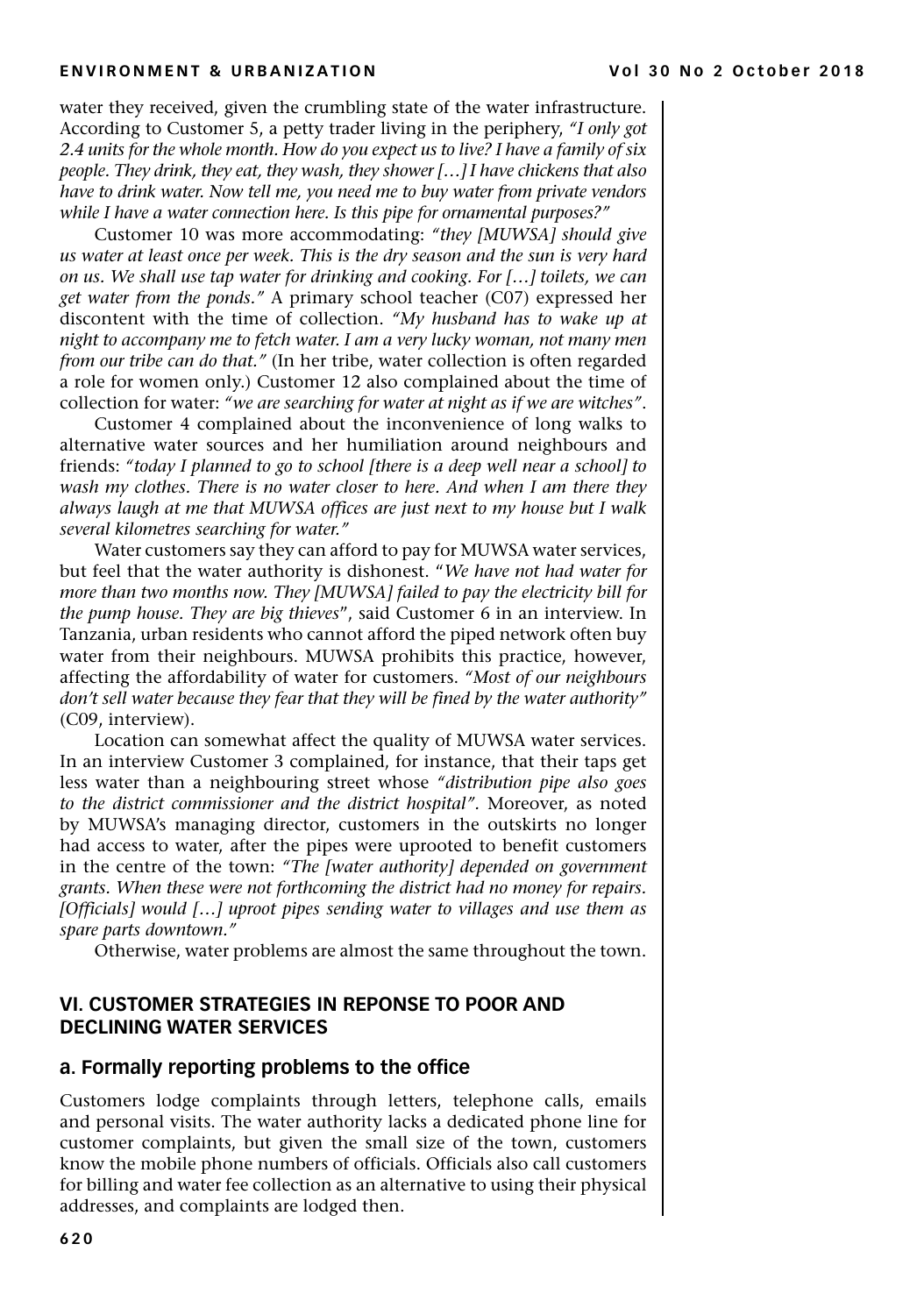Only two participants said they had reported their problems at MUWSA offices, one an economically stable retired government employee living in the town centre (C11); the other economically disadvantaged, and living in the periphery (C05). It is not possible to relate formal complaints to customers' economic status more generally, since MUWSA's complaint register does not specify economic status or the medium of communication customers use to report complaints.

In 2014, MUWSA recorded an average of 70 complaints per month, or about 7 per cent of all customers, assuming there are not repeat complaints from the same customer. It should be noted, however, that a significant number of complaints are never recorded due to poor recordkeeping. A secretary used to handle customer care: *"We had a very smart lady. She was a university graduate, so her salary was higher than most of the staff here [out of a MUWSA staff of 15, only two have university education]. Many staff members were unhappy about that, so they conspired to frustrate her. After only a few months she could not take it anymore, she left. Since then, we have not been able to get someone to deal with customer complaints"* (MUWSA official, interview).

Participants cited a fear of negative responses from officials as a reason for not reporting problems. As Customer 1 explained in an interview: *"I won't make a phone call, I am very angry with [them], I will not manage my temper and they will sue me for insulting them. By the way, I did call sometime*  back. I got the number of a lady official from the water vendor outside the *MUWSA office. I called the number and the only thing she could ask was where I got her number. […] The lady was very angry and she said she didn't want people to get her phone number. I promised not to call her again."* Some customers fear repercussions for "demanding too much": *"I am alone, they [MUWSA staff] won't listen. They say that smart women are very troublesome. If they ask for my tribe and hear that I am a [she mentions the name of a vociferous tribe] they will treat me with contempt. They always say that [my tribe] is stubborn because we are the only ones who complain"* (C02, interview).

MUWSA's responses to complaints are seldom satisfying to customers. When customers reported their complaints at the office, MUWSA officials were observed to respond with hostility and indifference:

Customer: *"I have come to report that we have not had water for almost a week now."*

Business manager: *"We do not have water either. There is a problem with the machines." [Inside sources stated that Electricity Company had disconnected power going to the pump house as a result of MUWSA not paying bills.]*

Customer: *"When are we going to have water?"*

Business manager: *"We are working to solve the problem. The whole town has no water. Even the district hospital where people die has no water." [The customer leaves the office. The business manager does not record the complaint.]*

Customer complaints are filtered by MUWSA in three ways. First, not all reported complaints are recorded. Second, based on our review of the records, most recorded complaints are incomplete and meaningless for accountability. Commonly left blank are the date of resolving a complaint, the signature of the recording officer, and the remarks column, all relevant to the resolution of the complaint. Third, the complaints that are formally registered are not followed up. According to the 2012/13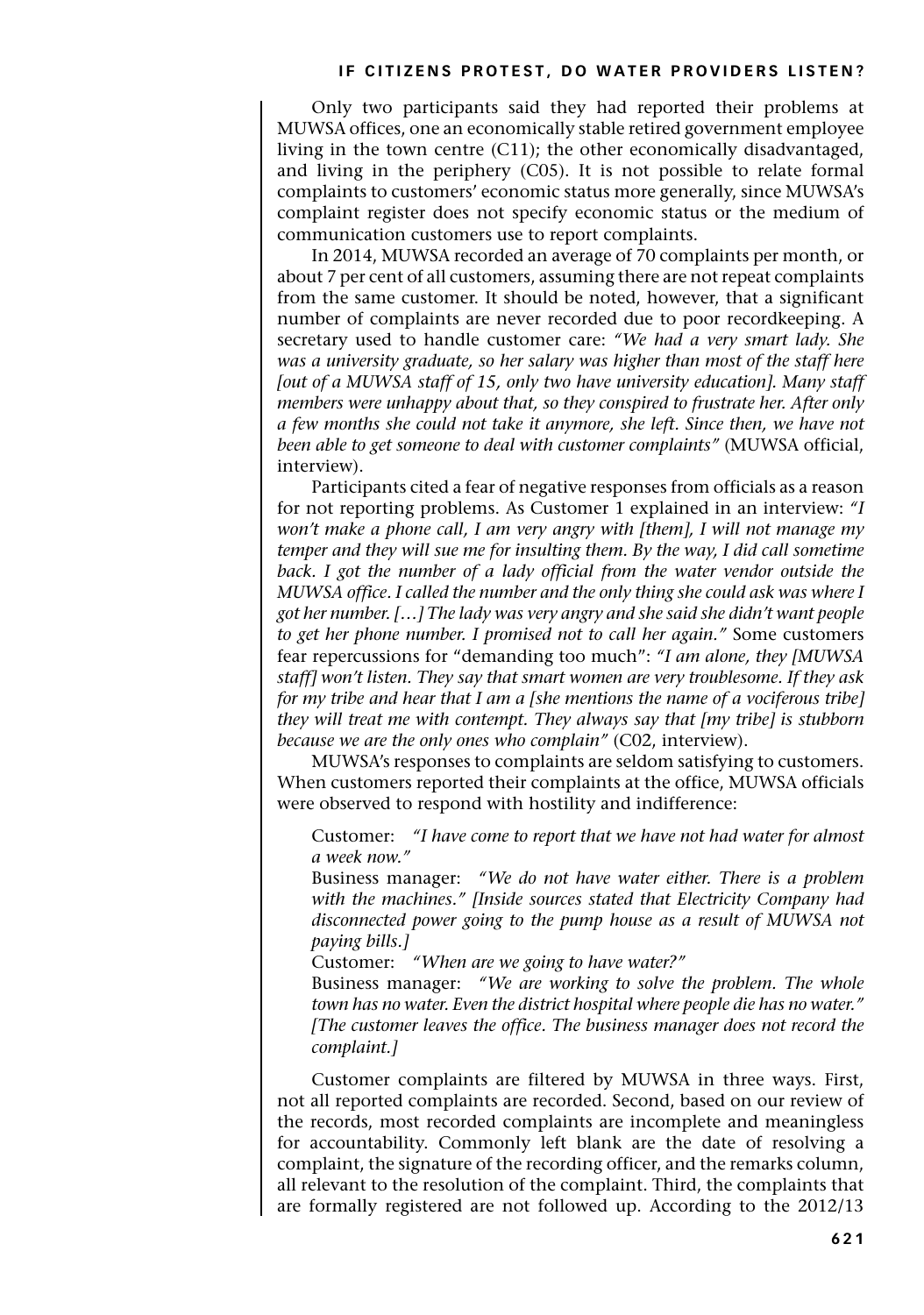MUWSA annual report, 650 registered customer complaints about water quality were ignored, and technicians spent about 80 days attending only to breakdowns and leaks. Omnipresent in the register are complaints about long periods without water, often several months, while information on causes or efforts to resolve problems is missing. Apparently, complaints are recorded only to fulfil bureaucratic requirements, and officials appear to respond positively only when this generates income for MUWSA or when they benefit privately.

## **b. Refusing to pay bills**

Customers receive bills even when they do not get water, since MUWSA charges a fixed service fee. Almost half of those interviewed, particularly the economically disadvantaged living in the periphery, refused to pay their bills until the water was flowing again. *"They should come to uproot their pipes, I am fed up. I am not going to pay this bill. I have never had water for the past three months and they bring me this bill, for what?"* (C01, interview). Their refusal is not out of an inability to pay, but rather resistance to MUWSA's injustice. *"If they sue me,"* said Customer 2 in an interview, *"I am going to tell the court that MUWSA has not given me water."*

MUWSA gives customers 10 days to pay their bills, and sends warnings after the deadline: *"We threaten to disconnect their water supply if they don't pay after a given date. […] At the same time, we give water to the nearby neighbourhood. So when they realize that their neighbours get water, they usually come to pay"* (bill attendant). This carrot-and-stick approach suggests that officials prioritize solutions that will extract money from customers irrespective of service quality.

## **c. Angry outbursts at officials during routine home visits**

Customers commonly express their anger to water officials during routine home visits for meter reading and distribution of bills, as indicated by both the utility's secret recordings and our own observations. *"Just think about it. For the whole month, we only received two units [equivalent to 2,000 litres of water]. How do you think I survive the rest of the days? I have to*  buy water. I am now tired of buying water. Tell your people that we voice our *opinions. Tell them that we complain about scarcity of water. Are you happy that our wives come to assemble at your office and you get to see their buttocks [when they go to collect water from a standpipe at MUWSA offices]"* (water customer, audio recording).

Some customers accuse MUWSA of ripping them off: *"I sent a child twice [to MUWSA offices with money to pay the bill], and I had to pay for a motorbike [transport to and from the water authority office]. You conned us. I need to see the director"* (water customer, audio recording).

While water technicians feel that their role is only to read meters and distribute water bills, customers demand that they also clarify roles and responsibilities of the water utility and customers, as in this audio recording:

Water customer: *"You have not come to do any 'service'. You told me a long time ago that my meter is broken […]"*

Water technician: *"You are supposed to buy a new one."*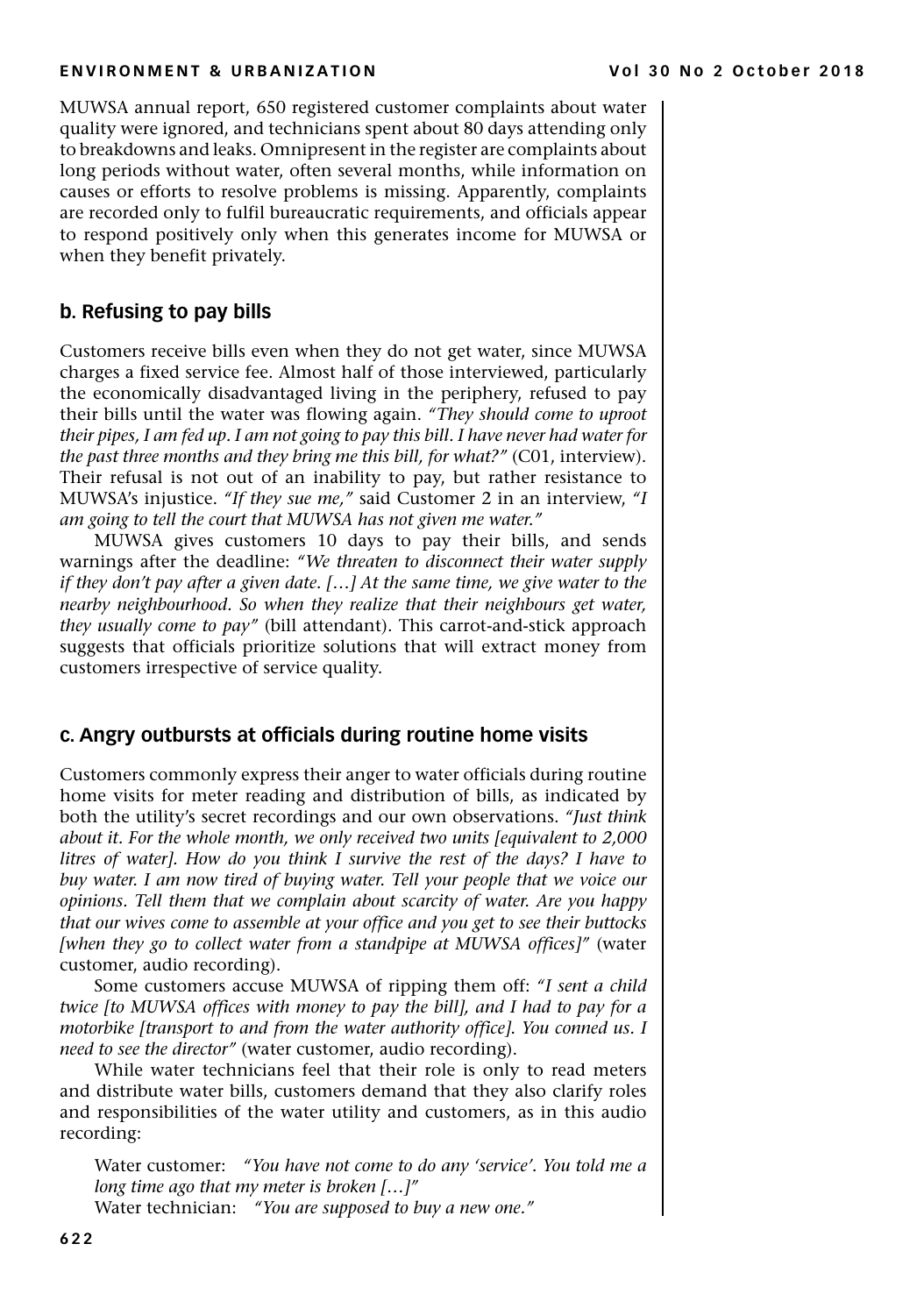Water customer: *"Why should I buy? What about the money I pay you?"*

Water technician: *"It pays the money for me coming to read a meter."* Water customer: *"Which meter are you talking about? You are paid for doing this work."*

Water technician: *"Then I should make you read the meter and bring the reading to the office."*

Water customer: *"Don't worry, I am fine with that. I am close to here, only those who live far cannot afford that. I think I will do a better job than you. I will give a reading on exactly the 30th [last day of the month]. What date is today? You come to read my meter on the 21st, we have several days until the end of the month."*

Contestation over who owns which parts of the piped water network is common. Customers feel they own water meters because they buy these from private spare part stores. The water authority claims the opposite, citing the contracts signed by customers and the following regulation: *"When water is supplied by quantity as ascertained by meter [sic], the meter shall be the property of and kept by the water authority, who is hereby authorized to charge a rent for the meter in accordance with such scale of charges as may be prescribed."*(28) An audio recording shows this disagreement:

Water technician: *"The service we are talking about … the network that comes to your house. That is the service."*

Water customer: *"But I paid for that. I paid for the pipes connecting my house."*

Customers do not refrain from cursing: *"I only pay 10,000 [Tanzanian shillings (US\$ 4.5)]. But you guys… You know what… you will burn in hell*  [...]. You are charging me 14,000 [shillings (US\$ 6.3)], for what? I don't have *any debt. The good thing is that I reported [to the Managing Director] that I do not have water. So what debt are you talking about? I don't owe you anything […]. God will burn you. You will burn!"* (water customer, audio recording).

# **d. Covert resistance**

A classic form of covert resistance, or what Scott<sup> $(29)$ </sup> calls the "weapons" of the weak", is tampering with water meters, which may be understood as either a form of voice to express dissatisfaction or a decision to first plunder and then exit from the official water supply. The recorded conversations include the following video-recorded exchange between a water technician and customer:

"Your meter [has] been tampered with. I mean this meter has been 'de-valved' [i.e. reversed] and you can see it yourself. [The evidence] is the direction of water in the meter [pointing to a screen of a water meter], you see this arrow, this arrow shows the direction of water. It was supposed to show that water is flowing in the direction of the jerry can. And there is a thing too [pointing at the meter], you see that the numbers count in reverse, 9, 8, 7…"

The customer claimed he was unaware of meter tampering but admitted hiring a private technician to clean the meter.

28. United Republic of Tanzania (1998), "Water Works Ordinance: Chapter 281 of the Laws (Revised)", *Legislation and Operation Guidelines for Urban Water and Sewerage Authority*, Ministry of Water, Dar es Salaam.

29. Scott, J C (1985), *Weapons of the Weak: Everyday Forms of Peasant Resistance*, Yale University Press, New Haven.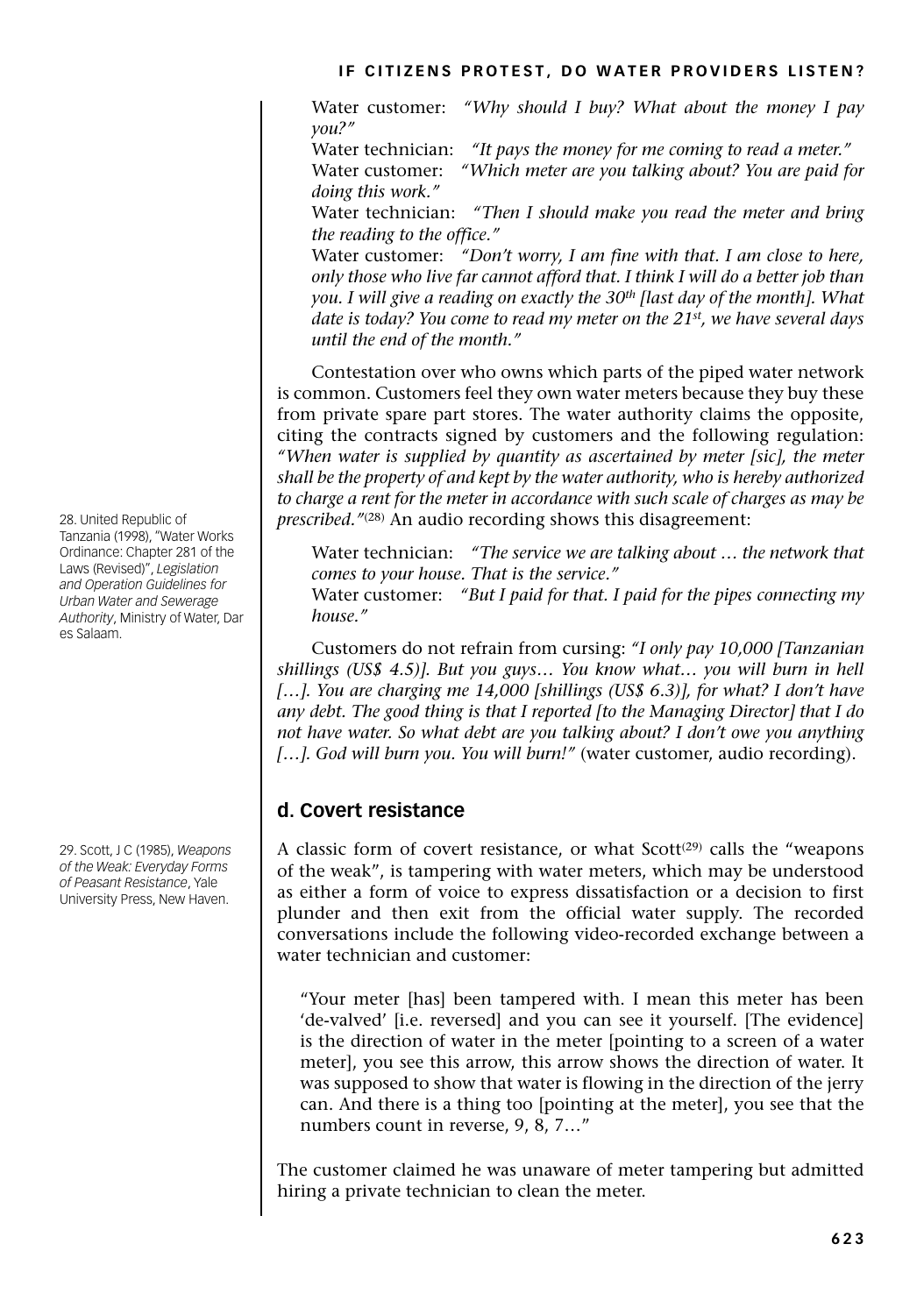Another common form of resistance is for customers to lock their gates and pretend to be at work, which makes reading water meters impossible. However, this strategy places them on MUWSA's "radar" and they have other ways to contact such customers: "*We call our customers*  who have not paid their water bills or customers who lock their gates when our *staff visit their houses for purposes of reading water meters or distributing water bills*" (MUWSA business manager, interview).

## **e. Bribery**

While only Customer 11 admitted using bribery as a strategy (referred to as a "facilitation fee"), five other participants (C01, C02, C03, C05 and C12), all economically disadvantaged, accused others of taking this route, pointing to the economically stable customers who can afford this extra expense. The secret recordings also suggest bribery is not uncommon. Customers regard it as a private coping strategy that produces straightforward and temporarily positive outcomes, whether to win a favour, elicit a positive response from MUWSA officials, or conceal the water tampering from the authority. Two video recordings show such incidents:

Water customer: *"Should I give you this money? […]"* Water technician: *"Yes, but the problem is that the meter has been reversed. And […] the consumed water is not paid for. Contact me so that I can help [conceal it from the authority]."*

Another video recording shows two water technicians receiving a bribe to cover up a customer's deliberate reversal of a water meter.

*[Water Technician I completes his work and moves away from the house. The customer follows.]*

Water Technician I: *What do you say mum? We are about to leave. [He is still walking away from the house. He then stops by the hedges of the house.]*

Water Technician II: *I am listening, just say it. [The woman responds but with a very low voice and it is difficult to hear what she is saying.]* Water Technician I: *Just take what she has. Help her.*

Water Technician II: *What? Please raise it. Add ten thousand [US\$ 4.5]. [The woman walks near Water Technician II and looks left and right before she hands money to him. The water technician counts the money and walks away.]*

Petty businessmen were also reported to resort to bribery: "*It was discovered that some water technicians who were managing water rationing received bribes from people making bricks. They would release water at midnight when almost everyone is asleep, to allow brick makers to get enough water*" (C02, interview).

## **f. Capitalizing on friendships with officials**

In some cases, transactions with water technicians are more positive and friendly. Some customers pay their bills directly to water technicians they trust: *"Yes, I told her that she can pay if she trusts me. Because she has a debt from the past"* (water technician, interview). Where relations are good,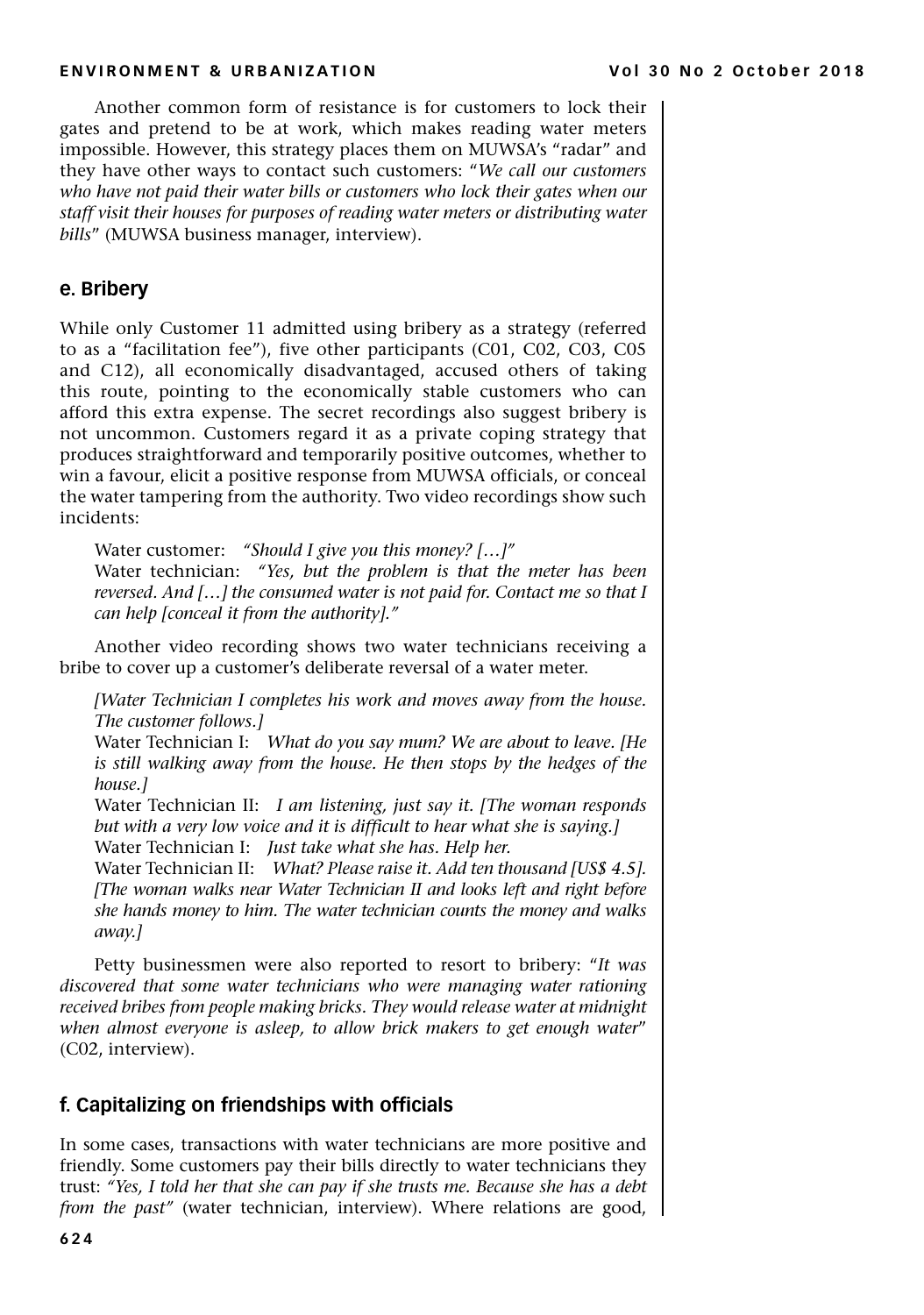technicians may offer to "help" customers with problems they identify during the visits, including broken pipes, unsettled water bills and advice on purchasing spare parts. This is most often the case for the betterconnected residents. In a small town like Mashujaa, water customers are often neighbours or relatives of officials at MUWSA or the district council. A female informant said: "*Before we shifted to this place, one of the water technicians used to be our neighbour. He is now like a friend, so whenever there is a problem my husband calls him. For instance, he just told us that there is no water because MUWSA owes forty million [US\$ 18,180] to TANESCO [Tanzania Electric Supply Company Limited]*" (C10, interview). A woman married to a MUWSA official (C04) said she reports problems to her husband, who responds or contacts colleagues.

# **g. Cooperation**

MUWSA officials respond preferentially to customers who can pay for repairs, as shown by the response times recorded in the complaint registers. A complaint from a customer in October 2013 was resolved within two days, and the "remarks" column read *"the water pipe was broken, the customer bought spare parts and we repaired the pipe"*. Officials also blame delays on those who cannot afford parts: "*We are very efficient in responding to customer complaints. We are not the only ones who cause delays. You see, many problems require customers to buy spare parts and if a customer delays to buy them, the whole process will be delayed*" (MUWSA business manager, interview).

# **h. Passive acceptance**

Chronic water problems lower customer expectations and can lead to passive acceptance. As explained in an interview, Customer 10 preferred untreated water or a rationed water supply to complete deprivation: *"They [MUWSA] should give us water at least once per week. This is the dry season and the sun is very hard on us. We shall use tap water for drinking and cooking. For […] toilets, we can get water from the ponds."* Customers are likely to welcome any service or to believe promises of improvement, although they often lose faith: "*Do you think things will change if I complain? Let me tell you, our neighbour works at the water office and he doesn't have water. Every morning I see him passing here with his bag on his way to work. We feel pity for his wife; she walks long distances searching for water while her husband works at the water office… So tell me if they do not care about their own people, what will make them listen to me?"* (C01, interview).

Some customers sympathize with front-line officials, particularly the bill attendant and water technicians: *"We should not blame the water technicians because they only receive orders from above. They are told to send water to this street and they cannot refuse [usually the distribution of water is done by zone, and mostly priority water customers such as the hospital are within the same distribution pipeline]"* (C03, interview). Affection discourages the voicing of discontent. Customers who are government employees themselves or have personal relations with officials sympathize and may pay just to maintain social relations.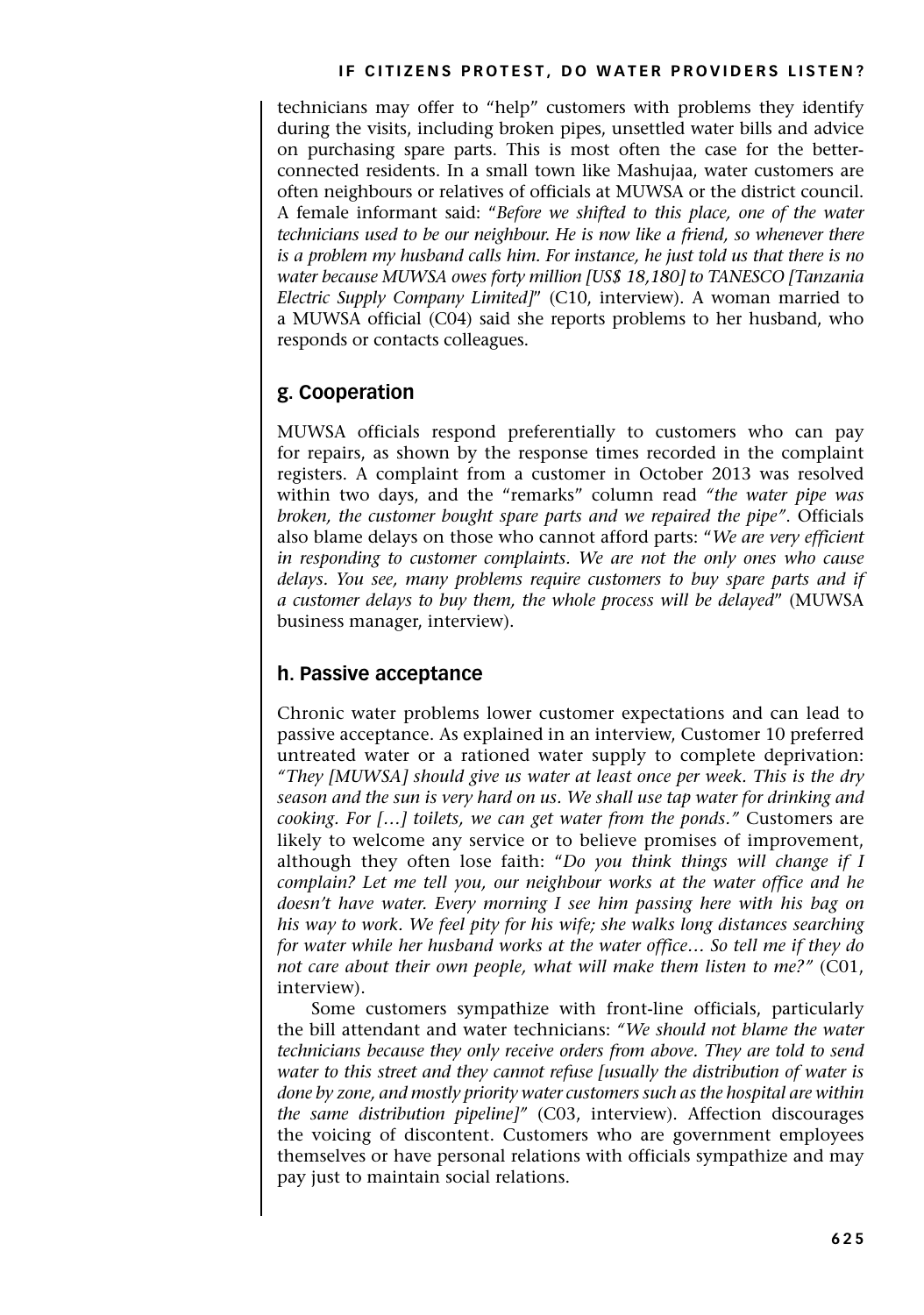# **i. Contemplating an exit**

A few customers threaten to exit MUWSA, a protest strategy that would mean buying water from informal water vendors or fetching water from unimproved sources such as shallow wells: *"I am not going to pay the water bill. It is better I give that money to a water vendor who will get me water"* (C12, interview). An economically stable retired police officer from the town centre took a longer view and expressed a desire for a different provider – another form of exit. He aspires to a complete privatization of urban water supply, $(30)$  similar to the privatization of telecommunications that fixed corruption:

"You know what, TTCL [Tanzania Telecommunications Cooperation] played similar games. They switched telephone bills [among customers]. It caused a lot of chaos in marriages. Couples would quarrel over a call made to India. But when the company entered into a new contract [when TTCL was privatized], most of those corrupt guys lost their jobs. Now we have phones in our hands. […] The same will happen to the water authority. If [water is privatized] you will lose your job" *(C11, interview).*

# **j. Contemplating collective action**

Customers' individualistic relationships with the water utility weaken the motivation for collective action. A homemaker, economically disadvantaged and from the periphery, said she would be willing to engage in collective protest to the water authority, but as follower, not initiator: *"I am willing to join a demonstration in case there is someone who can organize it"* (C01, interview). Participants acknowledged the difficulty of effective organization, and one pointed to need for a "guide" on collective action. Many customers, however, remain pessimistic about the potential of collective efforts: "*I don't think it is possible to organize customers to voice our concerns to MUWSA. Everybody solves his or her own problem with their own means*" (C06, interview).

Customer C05 exhibited an interest in collective action – voting out the then member of parliament for failing to improve water services, as promised during elections. He was convinced that many other customers share his political stance, but without specifying how they plan to organize themselves. While not certain whether change of a political figure will result in any significant improvements, he was determined to take this "long route of accountability".(31) *"We don't expect much to change, however, it will be better to have new faces. We are fed up with these thieves [MUWSA staff]"* (C05, interview).

# **k. Resorting to water from inferior sources**

Almost all customers simply resort to inferior and/or more expensive sources of water, including boreholes and ponds. Location plays a role here. Customers in the town centre have a wider choice of coping strategies than those in the periphery, including access to deep wells often owned by the affluent who run businesses requiring reliable supplies. In the outskirts, citizens depend on overcrowded public hand pumps, which are scarce and often in disrepair.

30. Budds, J and G McGranahan (2003), "Are the debates on water privatization missing the point? Experiences from Africa, Asia and Latin America", *Environment and Urbanization* Vol 15, No 2, pages 87–114.

31. See reference 13.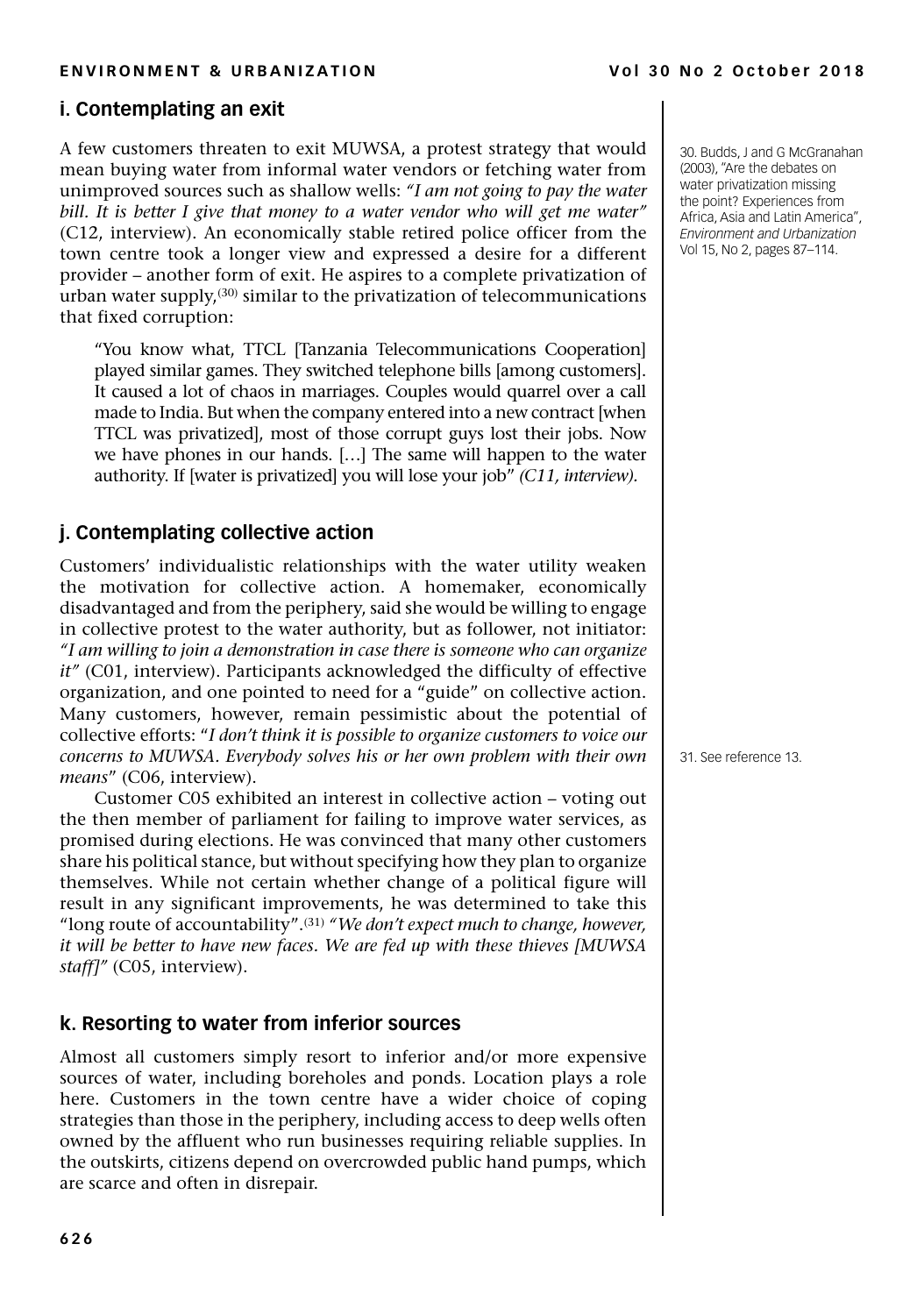

## **VII. Discussion and Conclusions**

The costly or inferior alternatives customers have for accessing water, their individualistic relationships with utility officials, and the sympathy they feel for the officials' predicament inhibit collective action. The only such action we observed was the significant local shift in voter preference to the opposition candidate in the October 2015 presidential elections – following the failure of the outgoing MP to fulfil a promise to end water woes in Mashujaa. The town collectively blamed the ruling party for its woes, not MUWSA's management. The only hope for improved service delivery is through the new water project, still under construction, and the repair of dilapidated and vandalized water infrastructure. But without procurement transparency for large water projects and legal sanctions for vandalism, improvements are unlikely.(32) And without resolving dysfunctional internal operations within the utility, improvements are futile.

MUWSA's monopoly and the bleak state of its services leave little potential for effective and lasting protest from customers, who are forced to pay for failing infrastructure, incompetent bureaucracy, and blatant injustice and dishonesty. Their four main protest strategies are illustrated in Figure 2. The first, **"stay and speak up"**, includes reporting problems at the office, refusing to pay water bills, blowing up at officials during routine home visits, and tampering with meters – a combination of accusation, appeal and resistance. The second, **"speak up and leave"**, is limited by the dearth of alternative water providers. The third, **"resignation"**, involves not only passive acceptance, but capitalizing on friendships with officials, contemplating collective action, bribery, and a "things will not change" attitude. The fourth, **"leave and remain silent"**, includes

32. Peal, A (2014), "Reducing vandalism of water and sanitation infrastructure: Experience from Zambia's Copperbelt", Topic Brief 13, Water & Sanitation for the Urban Poor, available at [https://](https://assets.publishing.service.gov.uk/media/57a089e6ed915d622c000453/TB013_ReducingVandalism.pdf) [assets.publishing.service.gov.](https://assets.publishing.service.gov.uk/media/57a089e6ed915d622c000453/TB013_ReducingVandalism.pdf) [uk/media/57a089e6ed](https://assets.publishing.service.gov.uk/media/57a089e6ed915d622c000453/TB013_ReducingVandalism.pdf) [915d622c000453/TB013\\_](https://assets.publishing.service.gov.uk/media/57a089e6ed915d622c000453/TB013_ReducingVandalism.pdf) [ReducingVandalism.pdf](https://assets.publishing.service.gov.uk/media/57a089e6ed915d622c000453/TB013_ReducingVandalism.pdf).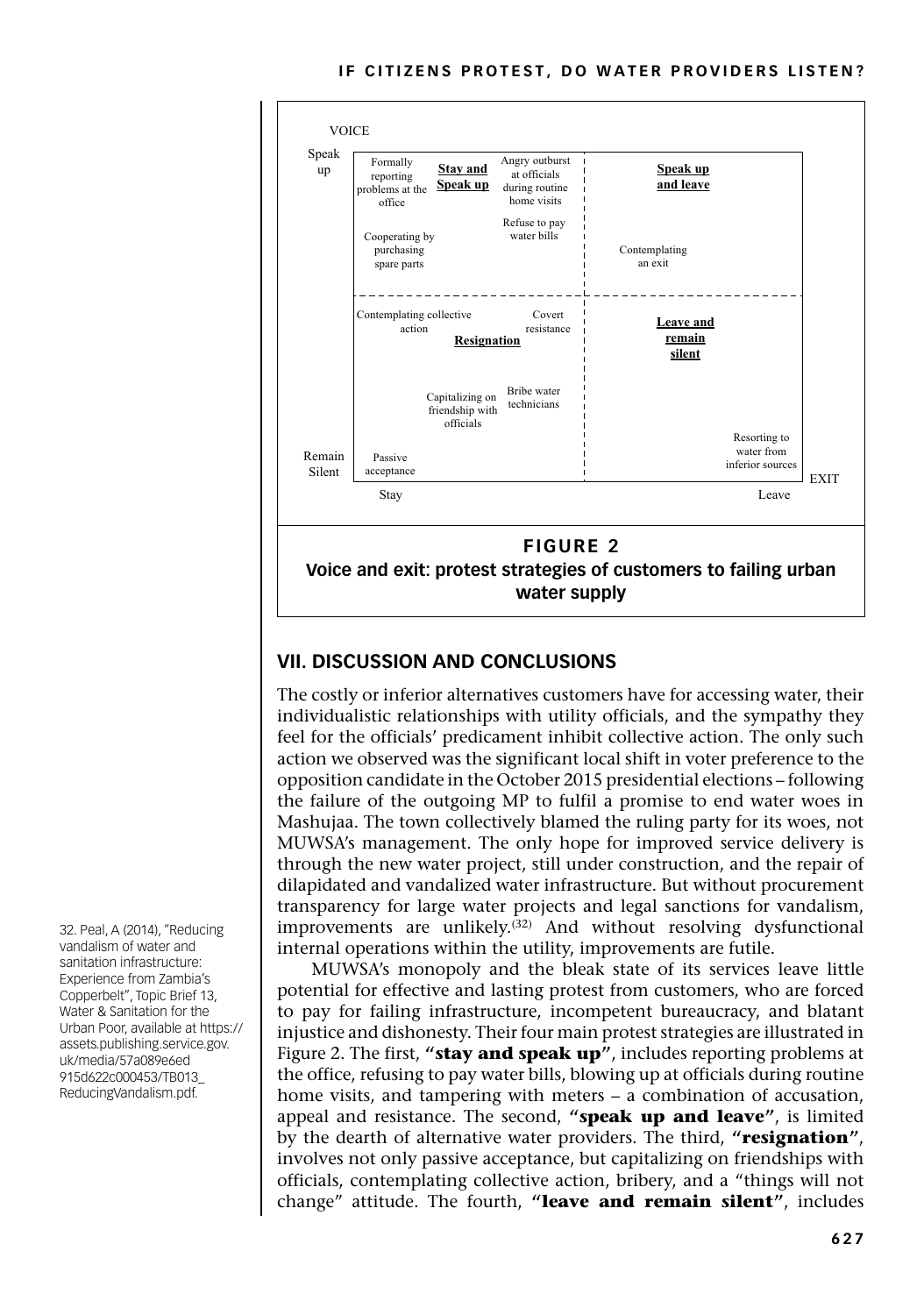resorting to water from inferior sources such as ponds. Customers often use a combination of strategies and these can vary from time to time. For instance, a customer who tampered with a water meter also offered a bribe to a water official. Customers who contemplated an exit were at the same time blowing up at officials and refusing to pay bills. Customers who reported problems at the office also took more confrontational stances.

In Figure 2, most strategies pertain to the cells **"stay and speak up"** and **"resignation"**. Hardly any are in the **"speak up and leave"** cell, indicating customers' preference for staying with MUWSA despite their dissatisfaction. Given the monopolistic nature of water provision, this is not surprising. Disengagement from a monopoly is costly and the stronger preference to "stay and speak up" is understandable.<sup>(33)</sup>

Official responses to customers' strategies are predominantly negative, and include threatening to expel customers, secret surveillance, responding to friends and bribers only, carrot-and-stick approaches to extract payment, and looting the network. More supportive responses, such as explaining the process to customers, tend to occur as an afterthought.

Why do protest strategies elicit primarily negative responses? First, Mashujaa's piped water network is, informally, a "differentiated" service: improvements do not benefit every customer. Paul<sup>(34)</sup> argued that "when *there is scope for product differentiation in a service, externalities enjoyed by the weaker segment of the public (low voice) will tend to disappear and the use of voice by the stronger segment will not improve accountability for all"*. The poor do not gain from the "voice" of those who can bribe or pay for repairs unless external assistance can ensure that the poor benefit as well. Second, both citizens and officials know that the service is in a dismal state. There are no informational asymmetries that would make voice a preferred strategy,(35) while chronic underperformance lowers customers' expectations and increases the negativity and frustration of the water authority.

Despite the dismal state of water supply, no legal and social barriers to voice are evident in Mashujaa. Most customers, whether economically disadvantaged or stable, seem capable of speaking up, which may be considered a form of empowerment. Nevertheless, institutional barriers do exist. The design of the customer complaints register, its management, and the recordkeeping at MUWSA are utterly inadequate. MUWSA officials listen to customers, but conditionally. They value customers' voice when it serves short-term interests of the water authority or their own self-interest. This form of exclusion mirrors the findings observed in India,(36) where the middle class perpetuates the exclusion of poor people in accessing basic urban services.

Protest strategies of citizens who are better off (and can afford to buy spare parts or pay bribes) or are connected to officials (as friends, relatives or work colleagues) are successful, however, with temporary results. Earlier studies also show that monopolistic and rent-seeking behaviours characterize small and collapsing water providers.(37) However, our findings suggest that citizen protest does not help to improve services significantly. Customers' individualistic relationships with the water utility weaken the motivation for collective action.(38) The shift in voter preference may suggest that customers took their efforts outside the water utility, demonstrating that they recognized the limitations of protest. These findings are consistent with those of Selormey, $(39)$  who found that voice alone is not sufficient to ensure that service providers will listen and respond by improving service delivery. On the positive side, it is encouraging that customers "stay and speak up". Citizens are aware of 33. See reference 25, Paul (1991).

34. See reference 25, Paul (1992), page 1053.

35. See reference 25, Paul (1991).

36. Chaplin, S E (1999), "Cities, sewers and poverty: India's politics of sanitation", *Environment and Urbanization* Vol 11, No 1, pages 145–158; also Chaplin, S E (2011), "Indian cities, sanitation and the state: the politics of the failure to provide", *Environment and Urbanization* Vol 23, No 1, pages 57–70.

37. Lovei, L and D Whittington (1993), "Rent-extracting behavior by multiple agents in the provision of municipal water supply: A study of Jakarta, Indonesia", *Water Resources Research* Vol 29, No 7, pages 1965–1974.

38. Booth, D (2012), *Development as a collective action problem: Addressing the real challenges of African governance*, Synthesis report of the Africa Power and Politics Programme, Overseas Development Institute, London.

39. Selormey, E E (2012), "Rethinking citizen voice: The case of radio call-ins in Accra, Ghana", Africa Power and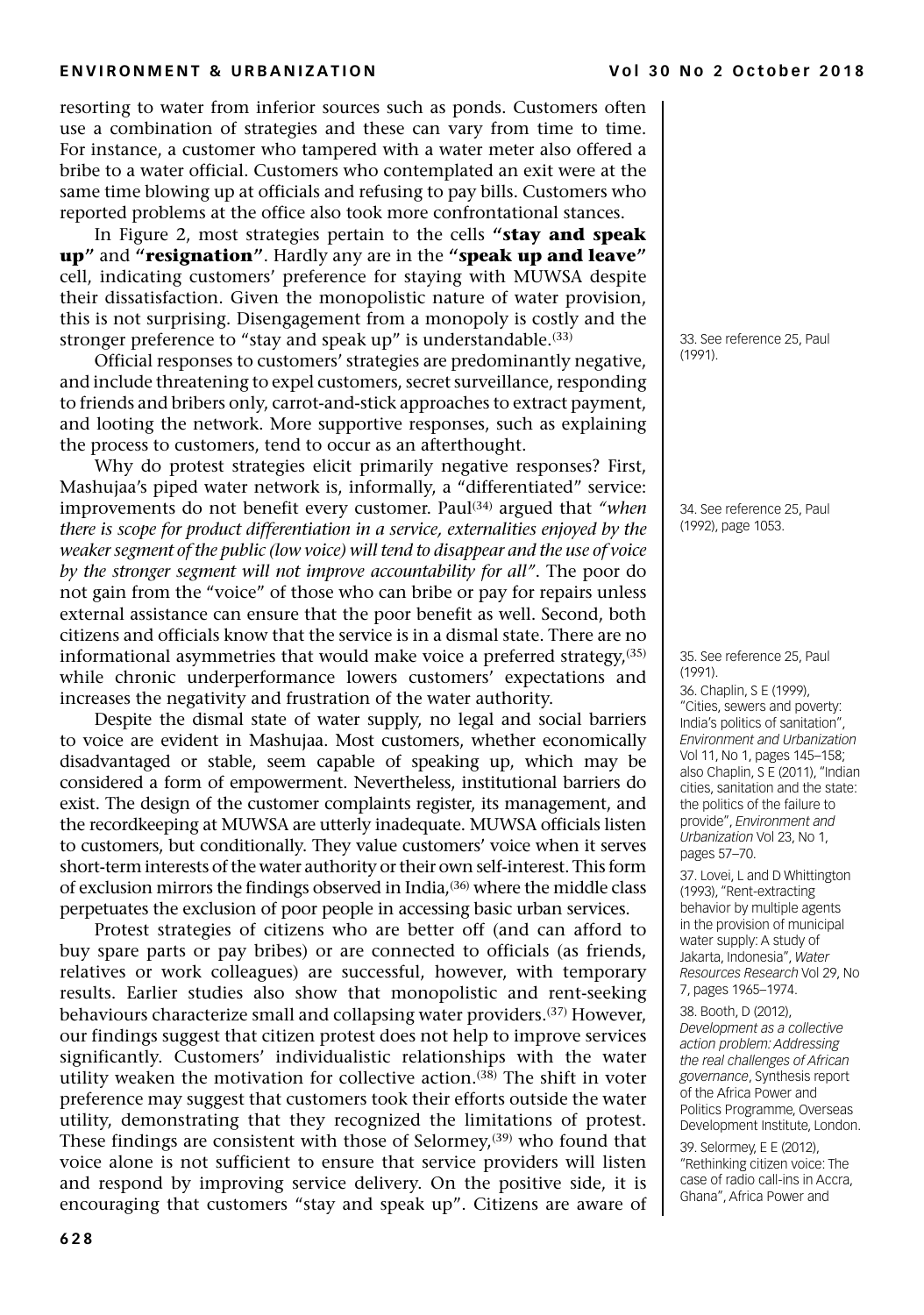Politics Programme (APPP) Working Paper 26, Overseas Development Institute, London.

40. Allen et al. argues that failure of the "private and public sectors" to recognize and support informal water and sanitation provision makes the needs and practices of the poor invisible to policymakers, consequently restricting efforts to improve access among the poor. Allen, A, J D Dávila and P Hofmann (2006), "The peri-urban water poor: citizens or consumers?", *Environment and Urbanization* Vol 18, No 2, pages 333–351.

41. Pastore, M C (2015), "Reworking the relation between sanitation and the city in Dar es Salaam, Tanzania", *Environment and Urbanization* Vol 27, No 2, pages 473–488.

42. Chen, M A (2016), "Technology, informal workers and cities: insights from Ahmedabad (India), Durban (South Africa) and Lima (Peru)", *Environment and Urbanization* Vol 28, No 2, pages 405–422.

their entitlements and are willing to exercise voice and "speak truth to power", even if only in personal interactions with officials.

Face-to-face protest strategies in the "stay and speak up" cell suggest that citizens are loyal not to the water provider as an institution but to selected individuals within the organization. These less formal practices, which are "*invisible to the eyes of [the urban water authority]*",<sup> $(40)$ </sup> make the monitoring and achievement of SDGs more difficult. Finally, although Pastore<sup>(41)</sup> suggests that mobile phone-based ICT platforms may be useful for formally reporting failures in public services in urban areas, we are less optimistic regarding their potential in small towns like Mashujaa, given the dominance of face-to-face interactions between customers and service providers. Mobile phones are more likely to support useful informal rather than formal interactions. This finding is consistent with the work of Chen, $(42)$  who also warned that ICT alone cannot address pervasive systemic constraints.

This study aimed at answering the research question, "*which strategies do citizens use to protest the failure of urban water services and how do water providers respond?"* The findings largely corroborate those of other studies. Even though these customer protests cannot bring about changes immediately, in the long term, citizens use any opportunity to express their disapproval of the authority in particular and the management in general. In the end, these grievances may contribute to action for leadership change.

## **ACKNOWLEDGEMENTS**

We would like to thank the anonymous reviewers for their valuable comments and suggestions to improve the quality of the paper. We are also grateful to the editor, Dr. Sheridan Bartlett, for her insightful comments and significant contribution to the sharpening of the paper's argument.

## **Funding**

We gratefully acknowledge the financial support of the research programme, Sensors, Empowerment and Accountability (SEMA) in Tanzania, funded by the Netherlands Organization for Scientific Research - Science for Global Development (NWO-Wotro).

## **References**

- Allen, A, J D Dávila and P Hofmann (2006), "The peri-urban water poor: citizens or consumers?", *Environment and Urbanization* Vol 18, No 2, pages 333–351.
- Aubriot, J (2014), "Conflicts over water in South Africa: Inequalities, social mobilizations and the use of law", *Actes De La Recherche En Sciences Sociales* Vol 203, pages 136–146.
- Barry, B (1974), "Review Article: 'Exit, Voice, and Loyalty'", *British Journal of Political Science* Vol 4, pages 79–107.
- Booth, D (2012), *Development as a collective action problem: Addressing the real challenges of African governance*, Synthesis report of the Africa Power and Politics Programme, Overseas Development Institute, London.
- Budds, J and G McGranahan (2003), "Are the debates on water privatization missing the point? Experiences

from Africa, Asia and Latin America", *Environment and Urbanization* Vol 15, No 2, pages 87–114.

- Chaplin, S E (1999), "Cities, sewers and poverty: India's politics of sanitation", *Environment and Urbanization* Vol 11, No 1, pages 145–158.
- Chaplin, S E (2011), "Indian cities, sanitation and the state: the politics of the failure to provide", *Environment and Urbanization* Vol 23, No 1, pages 57–70.
- Chen, M A (2016), "Technology, informal workers and cities: insights from Ahmedabad (India), Durban (South Africa) and Lima (Peru)", *Environment and Urbanization* Vol 28, No 2, pages 405–422.
- Cheng, D (2013), "(In)visible urban water networks: the politics of non-payment in Manila's lowincome communities", *Environment and Urbanization* Vol 25, No 1, pages 249–260.
- Fung, A (2011), "Why technology hasn't revolutionized politics", 3 March, *Stanford Center on Democracy,*